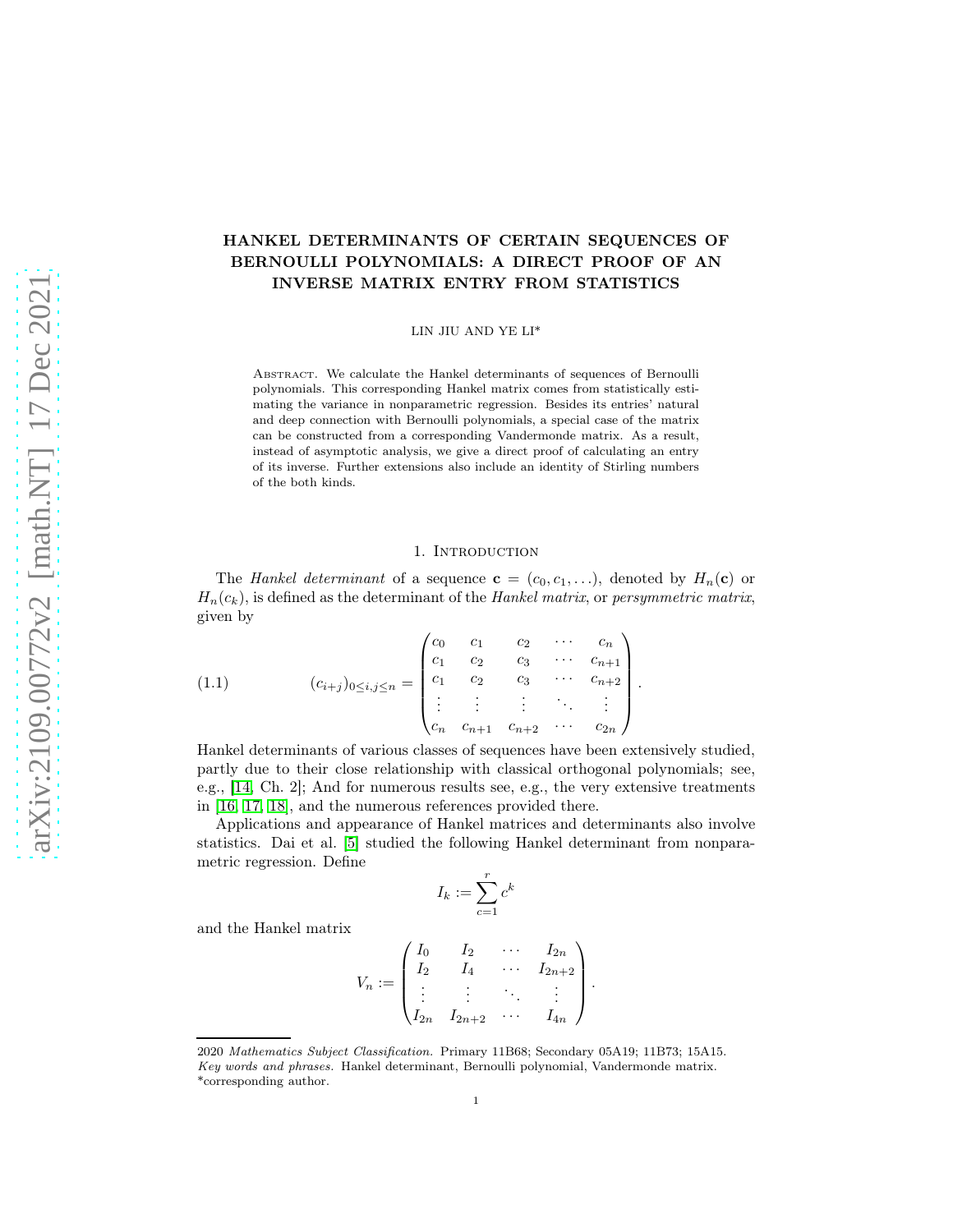We shall show when  $V_k$  is invertible as follows.

<span id="page-1-1"></span>**Proposition 1.1.**  $V_n$  is invertible iff  $n < r$ .

In fact, a more specific result gives the left-upper entry of the inverse is given, for  $n = r - 1$ . One can find a proof in [\[6\]](#page-16-1), by asymptotic analysis, for the following result.

<span id="page-1-0"></span>**Proposition 1.2.**  $(V_{r-1}^{-1})_{1,1} = 2\left(\frac{4r}{2r}/\left(\frac{2r}{r}\right)^2 - 1\right)$ , where the left-hand sides is the  $(1, 1)$  entry of the inverse matrix of  $V_{r-1}$ .

It is the original purpose of this paper to give a direct computational proof of Prop. [1.2.](#page-1-0) Thanks to Dr. Christian Krattenthaler for his email, it turns out both Props. [1.1](#page-1-1) and [1.2](#page-1-0) are direct corollaries of the following expressions.

**Theorem 1.3.** Let  $(a)_n = a(a+1)\cdots(a+n-1)$  be the Pochhammer symbol and  $B_n(x)$  be the nth Bernoulli polynomial. (1.2)

<span id="page-1-2"></span>
$$
H_n\left(\frac{B_{2k+5}\left(\frac{x+1}{2}\right)}{2k+5}\right) = \frac{1}{5 \cdot 2^{n+2}} \prod_{i=1}^n \frac{(2i+3)!^2 (2i+2)!^2}{(4i+5)!(4i+4)!} \prod_{\ell=0}^n (x - 2n - 1 + 2\ell)_{4n-4\ell+3}
$$

$$
\times \sum_{i=1}^{n+2} \frac{(2i-1) \left(n + \frac{5}{2}\right)_{i-1} \left(\frac{x}{2} + \frac{1}{2}\right)_{n+2} \left(\frac{x}{2} - n - \frac{3}{2}\right)_{n+2}}{\left(n - i + \frac{5}{2}\right)_i (n + 2 - i)!(n + 1 + i)!(x^2 - (2i - 1)^2)},
$$

and

$$
\det V_n = 2^{2n^2 - 2n - 1} \prod_{i=1}^n \frac{(2i)!^4}{(4i)!(4i+1)!} \prod_{\ell=0}^n (r - \ell)_{2\ell+1} \prod_{\ell=0}^{n-1} \left( r + \frac{1}{2} - \ell \right)_{2\ell+1}
$$
\n
$$
(1.3) \qquad \qquad \times \sum_{i=1}^{n+1} \frac{(2n+2i)!(2n+2-2i)!(r+1)_{n+1}}{(n+i)!^2(n+1-i)!^2(r+i)}.
$$

<span id="page-1-3"></span>We shall provide a different proof of  $(1.2)$ , which directly leads to  $(1.3)$ , aside from the techniques in [\[11\]](#page-16-2) and [\[12\]](#page-16-3). More precisely, besides [\(1.2\)](#page-1-2), we shall also prove the following Hankel determinants.

### Proposition 1.4.

<span id="page-1-5"></span><span id="page-1-4"></span>
$$
(1.4)
$$
\n
$$
H_n\left(\frac{B_{2k+1}\left(\frac{x+1}{2}\right)}{2k+1}\right) = \left(\frac{x}{2}\right)^{n+1} \prod_{\ell=1}^n \left(\frac{(2\ell)^2 (2\ell-1)^2 (x^2-(2\ell-1)^2)(x^2-(2\ell)^2)}{16(4\ell-3)(4\ell-1)^2(4\ell+1)}\right)^{n+1-\ell}
$$
\n
$$
(1.5)
$$
\n
$$
H_n\left(\frac{B_{2k+1}\left(\frac{x+1}{2}\right)}{2k+1}\right) = \left(\frac{x^3-x}{24}\right)^{n+1}
$$
\n
$$
\times \prod_{\ell=1}^n \left(\frac{(2\ell)^2 (2\ell+1)^2 (x^2-(2\ell+1)^2)(x^2-(2\ell)^2)}{16(4\ell-1)(4\ell+1)^2(4\ell+3)}\right)^{n+1-\ell}.
$$

.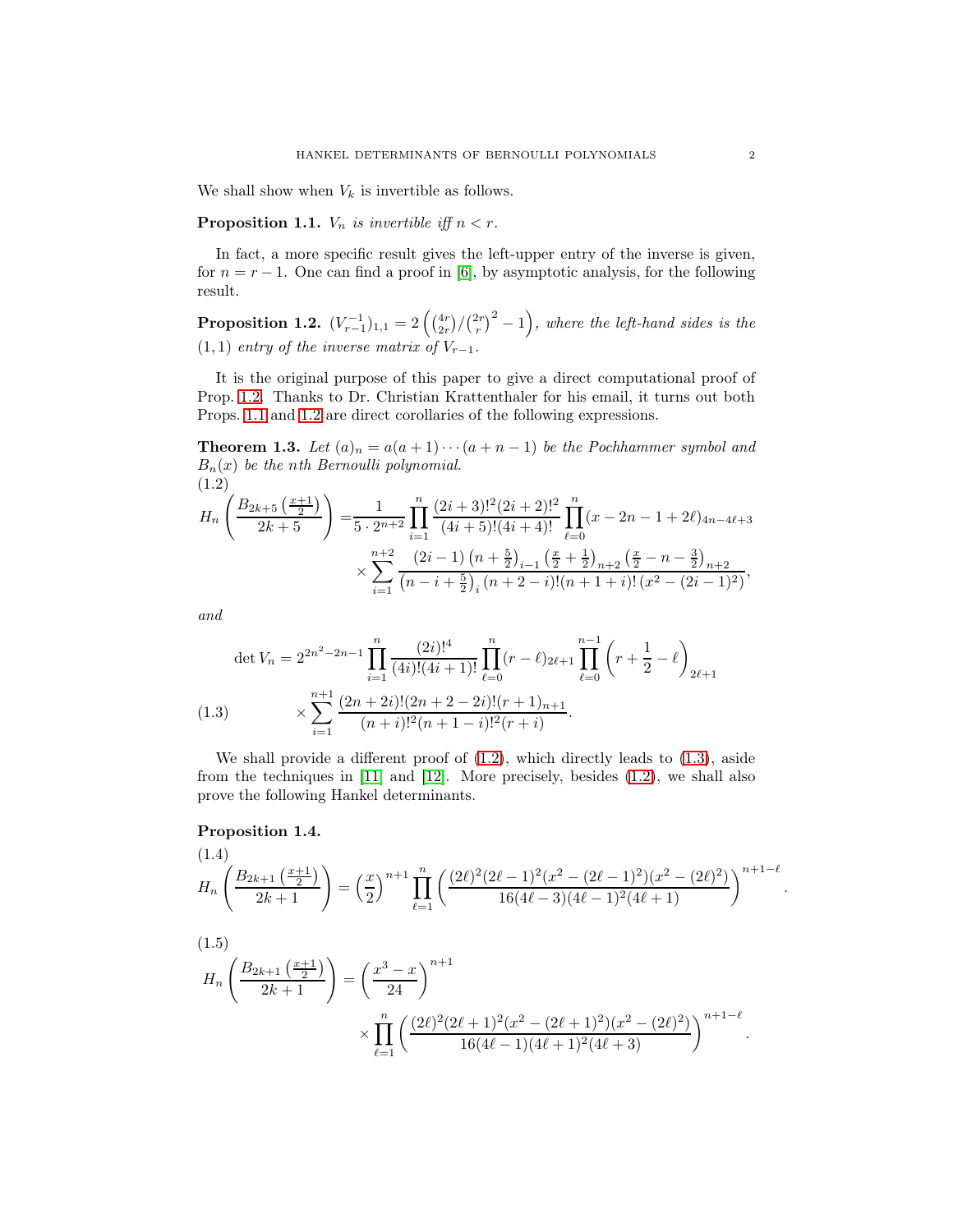Note that these three sequences are different from the recent work [\[7,](#page-16-4) [8,](#page-16-5) [9\]](#page-16-6), by Dilcher and the first author, on the Hankel determinants of sequences related to Bernoulli and Euler polynomial. Although the Hankel determinant of  $H_n\left(B_{2k+1}\left(\frac{x+1}{2}\right)\right)$  is obtained in [\[7,](#page-16-4) Thm. 1.1], the expression of  $H_n\left(\frac{B_{2k+1}\left(\frac{x+1}{2}\right)}{2k+1}\right)$ is quite different, which, in general, is true for  $H_n(a_k)$ ,  $H_n(a_k/k)$ , and  $H_n(ka_{k-1})$ . Take the the Euler numbers  $E_k$  as an example: we have [\[1,](#page-16-7) Eq. (4.2)]

$$
H_n(E_k) = (-1)^{\binom{n+1}{2}} \prod_{\ell=1}^n \ell!^2,
$$

and [\[8,](#page-16-5) Cor. 3.4],

$$
H_n (kE_{k-1}) = \begin{cases} 0, & k = 2m; \\ (-1)^{m+1} 2^{4m(m+1)} \prod_{\ell=1}^m \ell!^8, & k = 2m+1. \end{cases}
$$

Namely, the latter also depends on the parity of the dimension.

This paper is structured as follows. In Section [2,](#page-2-0) we first quote important results in Bernoulli polynomials, orthogonal polynomials, continued fractions, and polygamma functions, required in later sections. In Section [3,](#page-6-0) we give the proofs of three Hankel determinants [\(1.4\)](#page-1-4), [\(1.5\)](#page-1-5), and [\(1.2\)](#page-1-2). In Section [4,](#page-12-0) besides the proof of  $(1.3)$  some further results on  $V_k$  are given, including alternative proofs of Props. [1.1](#page-1-1) and [1.2,](#page-1-0) rather than direct corollaries from [\(1.3\)](#page-1-3). This approach leads an identity involving Stirling numbers, stated and proven finally in Section [5,](#page-14-0) together with some further remarks.

#### 2. Preliminaries

<span id="page-2-0"></span>All the necessary background stated here in this section can be found in [\[7,](#page-16-4) [8,](#page-16-5) [9\]](#page-16-6), in concise form. We repeat this material here for easy reference, and to make this paper self-contained.

2.1. Bernoulli numbers, Bernoulli polynomials and connection with  $V_n$ . The Bernoulli numbers  $B_n$  and Bernoulli polynomials  $B_n(x)$  are usually defined by their exponential generating functions

$$
\frac{te^{tx}}{e^t - 1} = \sum_{n=0}^{\infty} B_n(x) \frac{t^n}{n!} \quad \text{and} \quad \frac{te^{tx}}{e^t - 1} = \sum_{n=0}^{\infty} B_n(x) \frac{t^n}{n!}.
$$

Their application and connections include number theory, combinatorics, numerical analysis, and other areas. The direct connection between  $B_n(x)$  and  $I_k$  can be derived from

$$
B_{n+1}(x+1) - B_{n+1}(x) = (n+1)x^{n};
$$

(see e.g.,  $[15, Entry (24.4.1)]$ ), so that

<span id="page-2-1"></span>
$$
I_k = \frac{B_{k+1}(r+1) - B_{k+1}(1)}{k+1}
$$

.

Note that  $B_{2k+1}(1) = 0$  (see e.g., [\[15,](#page-17-4) Entries (24.2.4), (24.4.3)]) for all positive integers k. Hence,

(2.1) 
$$
I_{2k} = \begin{cases} \frac{B_{2k+1}(r+1)}{2k+1}, & k > 0; \\ B_1(r+1) - B_1(1) = r, & k = 0. \end{cases}
$$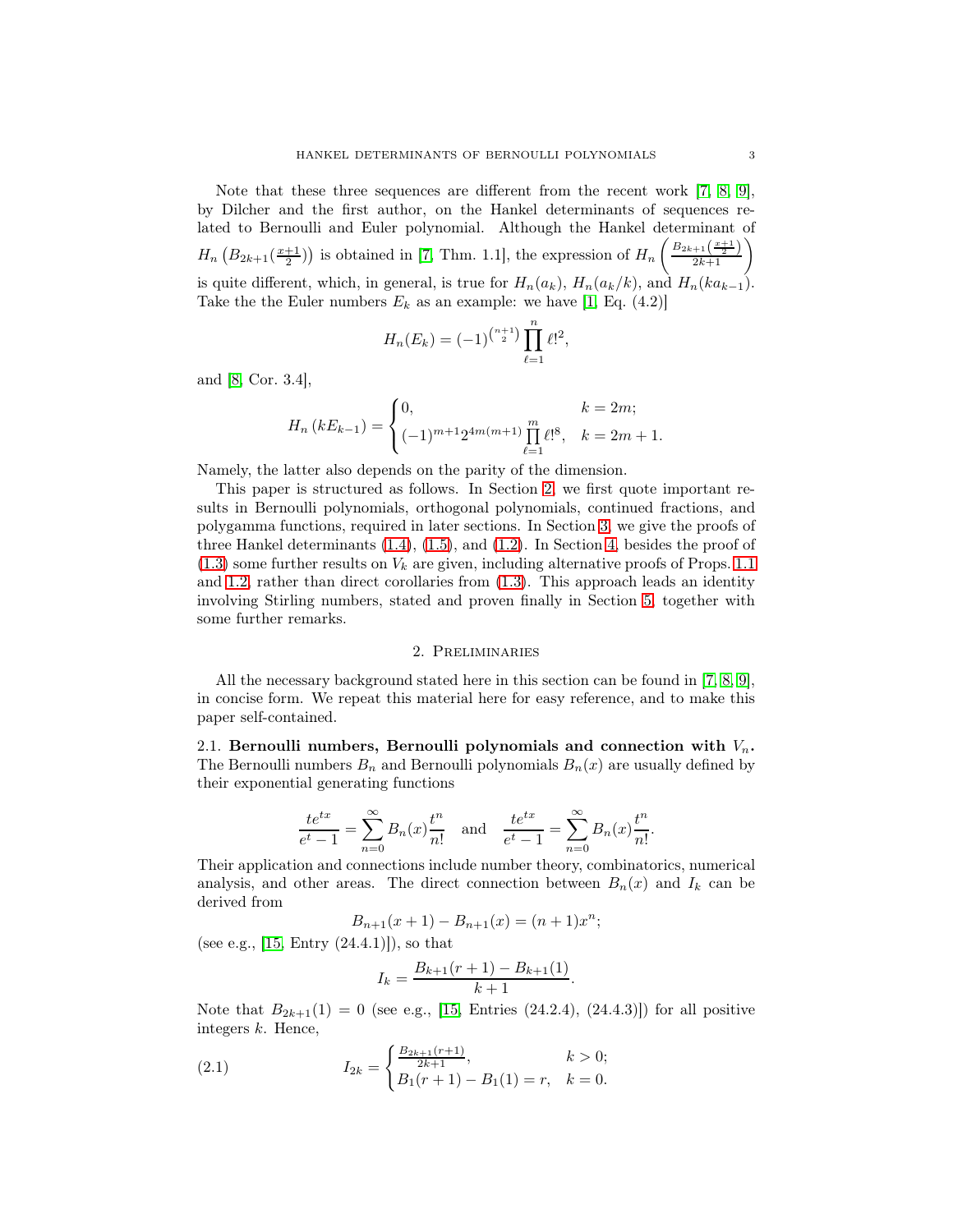Namely, det  $V_n$  is almost the same as  $H_{n-1}\left(\frac{B_{2k+1}(r+1)}{2k+1}\right)$ , (please note the difference of the dimensions) except for  $I_0 = r$  and  $B_1(r + 1) = r + 1/2$ .

2.2. Orthogonal polynomials. Suppose we are given a sequence  $\mathbf{c} = (c_0, c_1, \ldots)$ of numbers; then we can define a linear functional  $L$  on polynomials by

<span id="page-3-0"></span>(2.2) 
$$
L(x^k) = c_k, \quad k = 0, 1, 2, ....
$$

We may also normalize the sequence such that  $c_0 = 1$ . We now summarize several well-known facts and state them as a lemma with two corollaries; see, e.g., [\[14,](#page-17-0) Ch. 2] and [\[3,](#page-16-8) pp. 7–10].

**Lemma 2.1.** Let L be the linear functional in [\(2.2\)](#page-3-0). If (and only if)  $H_n(c_k) \neq 0$ for all  $n = 0, 1, 2, \ldots$ , there exists a unique sequence of monic polynomials  $P_n(y)$ of degree n,  $n = 0, 1, \ldots$ , and a sequence of positive numbers  $(\zeta_n)_{n \geq 1}$ , with  $\zeta_0 = 1$ , such that

(2.3) 
$$
L(P_m(y)P_n(y)) = \zeta_n \delta_{m,n},
$$

where  $\delta_{m,n}$  is the Kronecker delta function. Furthermore, for all  $n \geq 1$  we have  $\zeta_n = H_n(\mathbf{c})/H_{n-1}(\mathbf{c}),$  and for  $n \geq 1$ ,

<span id="page-3-1"></span>(2.4) 
$$
P_n(y) = \frac{1}{H_{n-1}(\mathbf{c})} \det \begin{pmatrix} c_0 & c_1 & \cdots & c_n \\ c_1 & c_2 & \cdots & c_{n+1} \\ \vdots & \vdots & \ddots & \vdots \\ c_{n-1} & c_n & \cdots & c_{2n-1} \\ 1 & y & \cdots & y^n \end{pmatrix},
$$

where the polynomials  $P_n(y)$  satisfy the 3-term recurrence relation  $P_0(y) = 1$ ,  $P_1(y) = y + s_0$ , and

<span id="page-3-2"></span>(2.5) 
$$
P_{n+1}(y) = (y + s_n)P_n(y) - t_n P_{n-1}(y) \qquad (n \ge 1),
$$

for some sequences  $(s_n)_{n>0}$  and  $(t_n)_{n>1}$ .

We now multiply both sides of [\(2.4\)](#page-3-1) by  $y^r$  and replace  $y^j$  by  $c_j$ , which includes replacing the constant term 1 by  $c_0$  for  $r = 0$ . Then for  $0 \le r \le n - 1$  the last row of the matrix in [\(2.4\)](#page-3-1) is identical with one of the previous rows, and thus the determinant is 0. When  $r = n$ , the determinant is  $H_n(\mathbf{c})$ . We therefore have the following result.

**Corollary 2.2.** With the sequence  $(c_k)$  and the polynomials  $P_n(y)$  as above, we have

(2.6) 
$$
y^{r} P_{n}(y)\Big|_{y^{k}=c_{k}} = \begin{cases} 0, & 0 \leq r \leq n-1; \\ H_{n}(\mathbf{c})/H_{n-1}(\mathbf{c}), & r = n. \end{cases}
$$

The polynomials  $P_n(y)$  are known as "the monic orthogonal polynomials belonging to the sequence  $\mathbf{c} = (c_0, c_1, \ldots)$ ", or "the polynomials orthogonal with respect to c".

The next result which we require establishes a connection with certain continued fractions (in this case called J-fractions). It can be found in various relevant publications, for instance in [\[16,](#page-17-1) p. 20].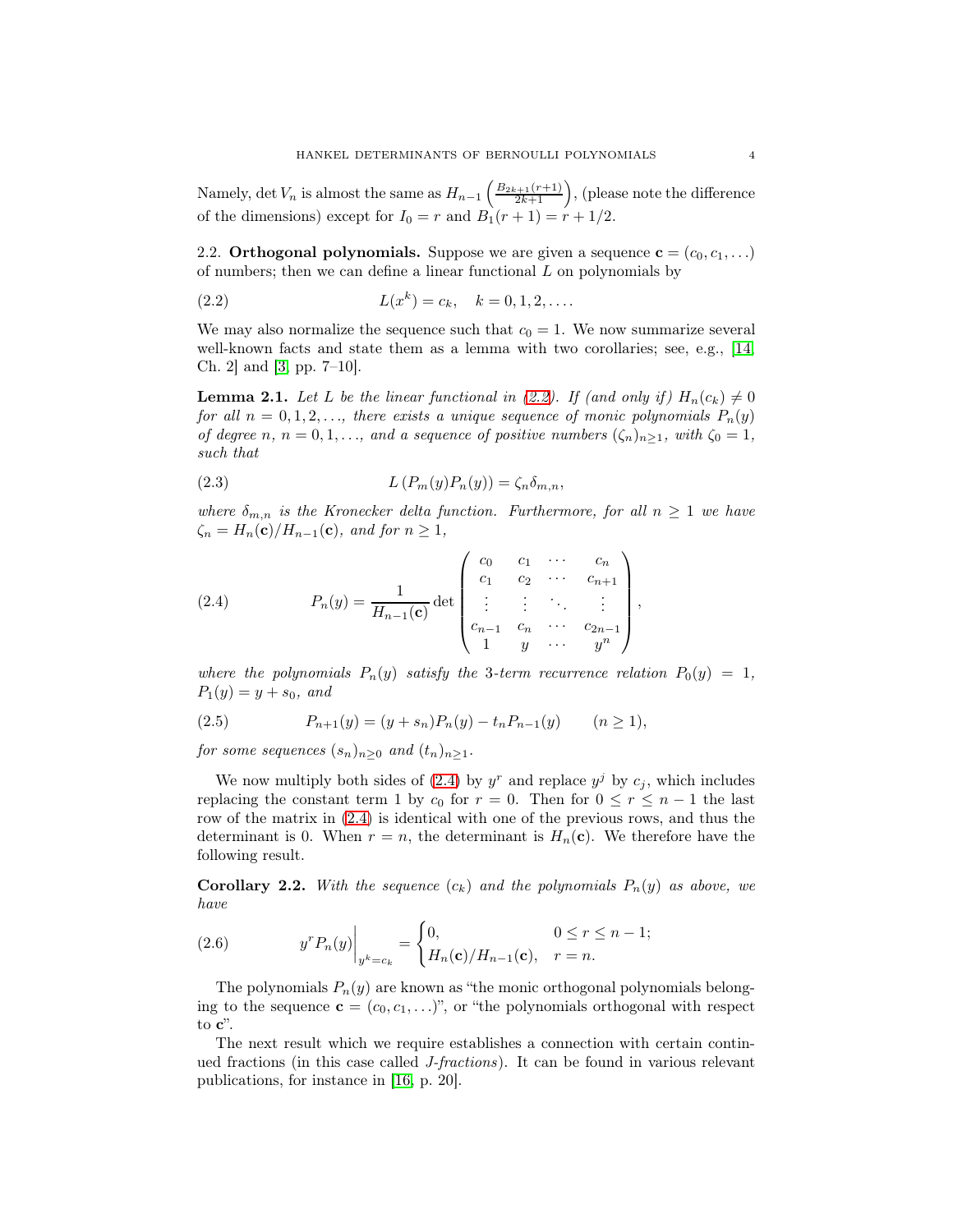<span id="page-4-3"></span>**Lemma 2.3.** Let  $\mathbf{c} = (c_k)_{k \geq 0}$  be a sequence of numbers with  $c_0 \neq 0$ , and suppose that its generating function is written in the form

$$
\sum_{k=0}^{\infty} c_k z^k = \frac{c_0}{1 + s_0 z - \frac{t_1 z^2}{1 + s_1 z - \frac{t_2 z^2}{1 + s_2 z - \dotsb}}}
$$

where both sides are considered as formal power series. Then the sequences  $(s_n)$ and  $(t_n)$  are the same as in  $(2.5)$ ; and we have

(2.7) 
$$
H_n(\mathbf{c}) = c_0^{n+1} t_1^n t_2^{n-1} \cdots t_{n-1}^2 t_n \qquad (n \ge 0).
$$

<span id="page-4-0"></span>Following [\[20\]](#page-17-5), we consider the infinite band matrix

(2.8) 
$$
J := \begin{pmatrix} -s_0 & 1 & 0 & 0 & \cdots \\ t_1 & -s_1 & 1 & 0 & \cdots \\ 0 & t_2 & -s_2 & 1 & \cdots \\ \vdots & \vdots & \ddots & \ddots & \ddots \end{pmatrix}.
$$

Furthermore, for each  $n \geq 0$  let  $J_n$  be the  $(n + 1)$ th leading principal submatrix of  ${\cal J}$  and let

$$
(2.9) \t\t D_n := \det J_n,
$$

so that  $D_0 = -s_0$ . We also set  $D_{-1} = 1$  by convention, and furthermore, using elementary determinant operations, we get from [\(2.8\)](#page-4-0) the recurrence relation

<span id="page-4-4"></span>(2.10) 
$$
D_{n+1} = -s_{n+1}D_n - t_{n+1}D_{n-1}.
$$

We can now quote the following results.

**Lemma 2.4.** [\[20,](#page-17-5) Prop. 1.2] With notation as above, for a given sequence  $\mathbf{c}$  we have

<span id="page-4-5"></span>(2.11) 
$$
H_n(c_{k+1}) = H_n(c_k) \cdot D_n,
$$

and

(2.12) 
$$
H_n(c_{k+2}) = H_n(c_k) \cdot \left(\prod_{\ell=1}^{n+1} t_{\ell}\right) \cdot \sum_{\ell=-1}^n \frac{D_{\ell}^2}{\prod_{j=1}^{\ell+1} t_j}.
$$

**Lemma 2.5.** [\[13,](#page-16-9) Eq. (2.4)] For a given sequence **c** and  $(s_n)$  as defined above, we have

(2.13) 
$$
s_n = -\frac{1}{H_{n-1}(c_{k+1})} \left( \frac{H_{n-1}(c_k)H_n(c_{k+1})}{H_n(c_k)} + \frac{H_n(c_k)H_{n-2}(c_{k+1})}{H_{n-1}(c_k)} \right).
$$

2.3. Continued fractions. Following the usage in books such as [\[4\]](#page-16-10) or [\[19\]](#page-17-6), we write

<span id="page-4-1"></span>(2.14) 
$$
b_0 + \mathbf{K}_{m=1}^{\infty} (a_m/b_m) = b_0 + \mathbf{K}(a_m/b_m) = b_0 + \frac{a_1}{b_1 + \frac{a_2}{b_2 + \ddots}}
$$

for an infinite continued fraction. The nth approximant is expressed by

<span id="page-4-2"></span>(2.15) 
$$
b_0 + \mathbf{K}_{m=1}^n (a_m/b_m) = b_0 + \frac{a_1}{b_1 + \cdots + \frac{a_n}{b_n}} = \frac{A_n}{B_n},
$$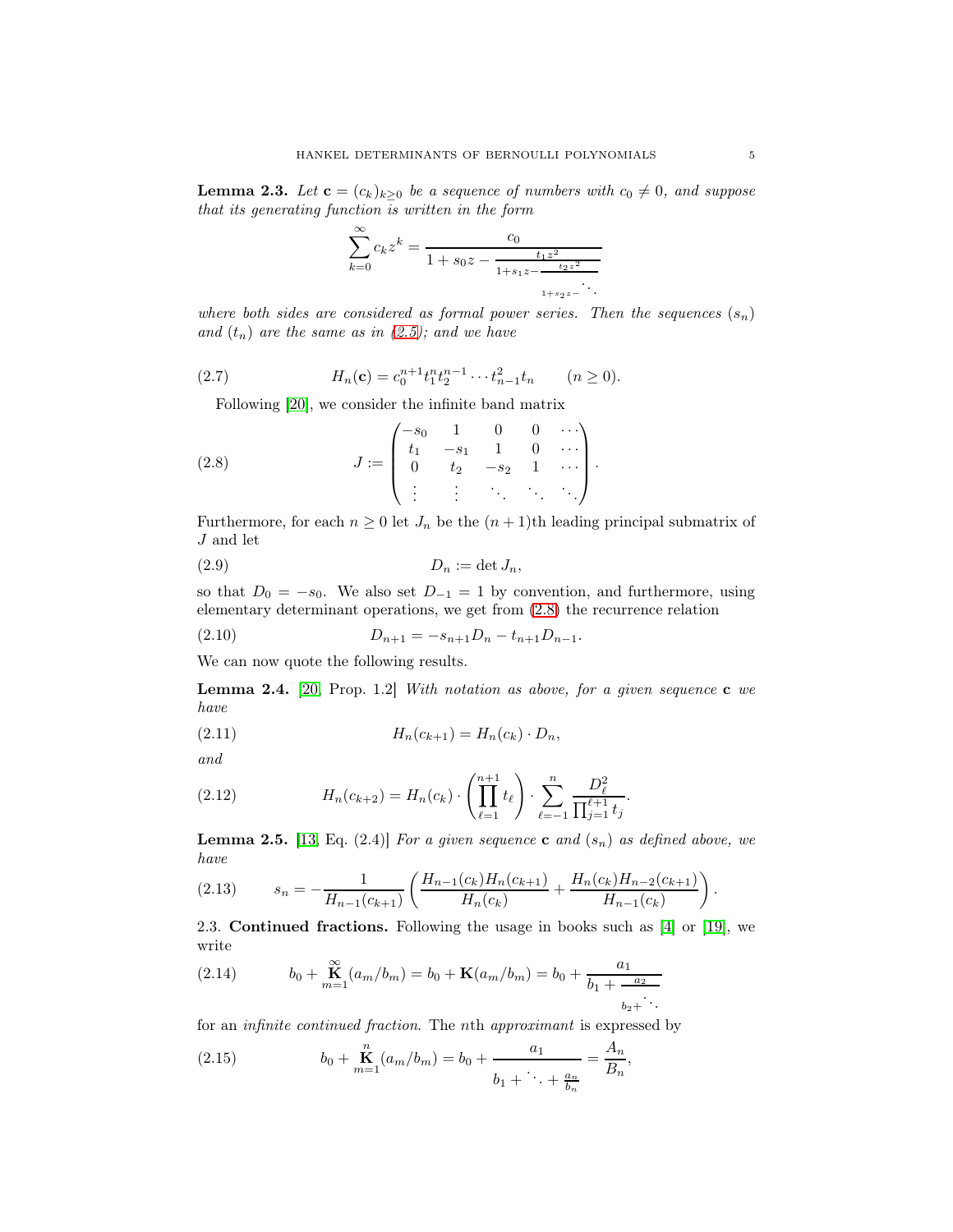and  $A_n$ ,  $B_n$  are called the *n*th *numerator* and *denominator*, respectively. The continued fraction [\(2.14\)](#page-4-1) is said to converge if the sequence of approximants in [\(2.15\)](#page-4-2) converges. In this case, the limit is called the value of the continued fraction  $(2.14).$  $(2.14).$ 

Two continued fractions are said to be equivalent if and only if they have the same sequences of approximants. In other words, we have

<span id="page-5-1"></span>
$$
b_0 + \mathop{\bf K}_{m=1}^n (a_m/b_m) = d_0 + \mathop{\bf K}_{m=1}^n (c_m/d_m)
$$

if and only if there exists a sequence of nonzero complex numbers  $(r_m)_{m\geq 0}$  with  $r_0 = 1$ , such that for  $m \geq 0$ ,

(2.16) 
$$
d_m = r_m b_m \text{ and } c_{m+1} = r_{m+1} r_m a_{m+1};
$$

(see [\[4,](#page-16-10) Eq. (1.4.2)]). We also require the following special case of the more general concept of a contraction; see, e.g., [\[4,](#page-16-10) p. 16].

**Definition 2.6.** Let  $A_n$ ,  $B_n$  be the *n*th numerator and denominator, respectively, of a continued fraction cf<sub>1</sub> :=  $b_0 + K(a_m/b_m)$ , and let  $C_n$ ,  $D_n$  be the corresponding quantities of cf<sub>2</sub> :=  $d_0 + K(c_m/d_m)$ . Then cf<sub>2</sub> is called an *even canonical contraction* of  $cf_1$  if

$$
C_n = A_{2n} \qquad D_n = B_{2n} \qquad (n \ge 0);
$$

and is called an odd canonical contraction of cf1 if

$$
C_0 = \frac{A_1}{B_1}
$$
,  $D_0 = 1$ ,  $C_n = A_{2n+1}$ ,  $D_n = B_{2n+1}$   $(n \ge 0)$ .

We will now state three identities that will be used in later sections; see [\[4,](#page-16-10)] pp. 16–18], [\[19,](#page-17-6) pp. 83–85], or [\[21,](#page-17-7) pp. 21–21] for proofs and further details.

**Lemma 2.7.** An even canonical contraction of  $b_0 + \mathbf{K}(a_m/b_m)$  exists if and only if  $b_{2k} \neq 0$  for  $k \geq 1$ , and we have

$$
b_0 + \mathop{\mathbf{K}}_{m=1}(a_m/b_m) = b_0 + \frac{a_1 b_2}{a_2 + b_1 b_2 - \frac{a_2 a_3 \frac{b_4}{b_2}}{a_4 + b_3 b_4 + a_3 \frac{b_4}{b_2} - \frac{a_4 a_5 \frac{b_6}{b_4}}{a_6 + b_5 b_6 + a_5 \frac{b_6}{b_4} - \frac{b_6}{a_6 a_7 \frac{b_8}{b_6}}}}}
$$

In particular, with  $b_0 = 0$ ,  $b_k = 1$  for  $k \ge 1$ ,  $a_1 = 1$ , and  $a_k = \alpha_{k-1}t$  ( $k \ge 1$ ), for some variable t, we have

,

<span id="page-5-0"></span>
$$
(2.17) \qquad \frac{1}{1 - \frac{\alpha_1 t}{1 - \frac{\alpha_2 t}{1 - \dots}}} = \frac{1}{1 - \alpha_1 t - \frac{\alpha_1 \alpha_2 t^2}{1 - (\alpha_2 + \alpha_3)t - \frac{\alpha_3 \alpha_4 t^2}{1 - (\alpha_4 + \alpha_5)t - \frac{\alpha_5 \alpha_6 t^2}{1 - \dots}}}}
$$

Similarly, an odd canonical contraction gives

<span id="page-5-2"></span>(2.18) 
$$
1 + \frac{\alpha_1 t}{1 - (\alpha_1 + \alpha_2)t - \frac{\alpha_2 \alpha_3 t^2}{1 - (\alpha_3 + \alpha_4)t - \frac{\alpha_4 \alpha_5 t^2}{1 - (\alpha_5 + \alpha_6)t - \frac{\alpha_6 \alpha_7 t^2}{1 - \alpha_5}}}}
$$

for the continued fraction on the left-hand side of  $(2.17)$ .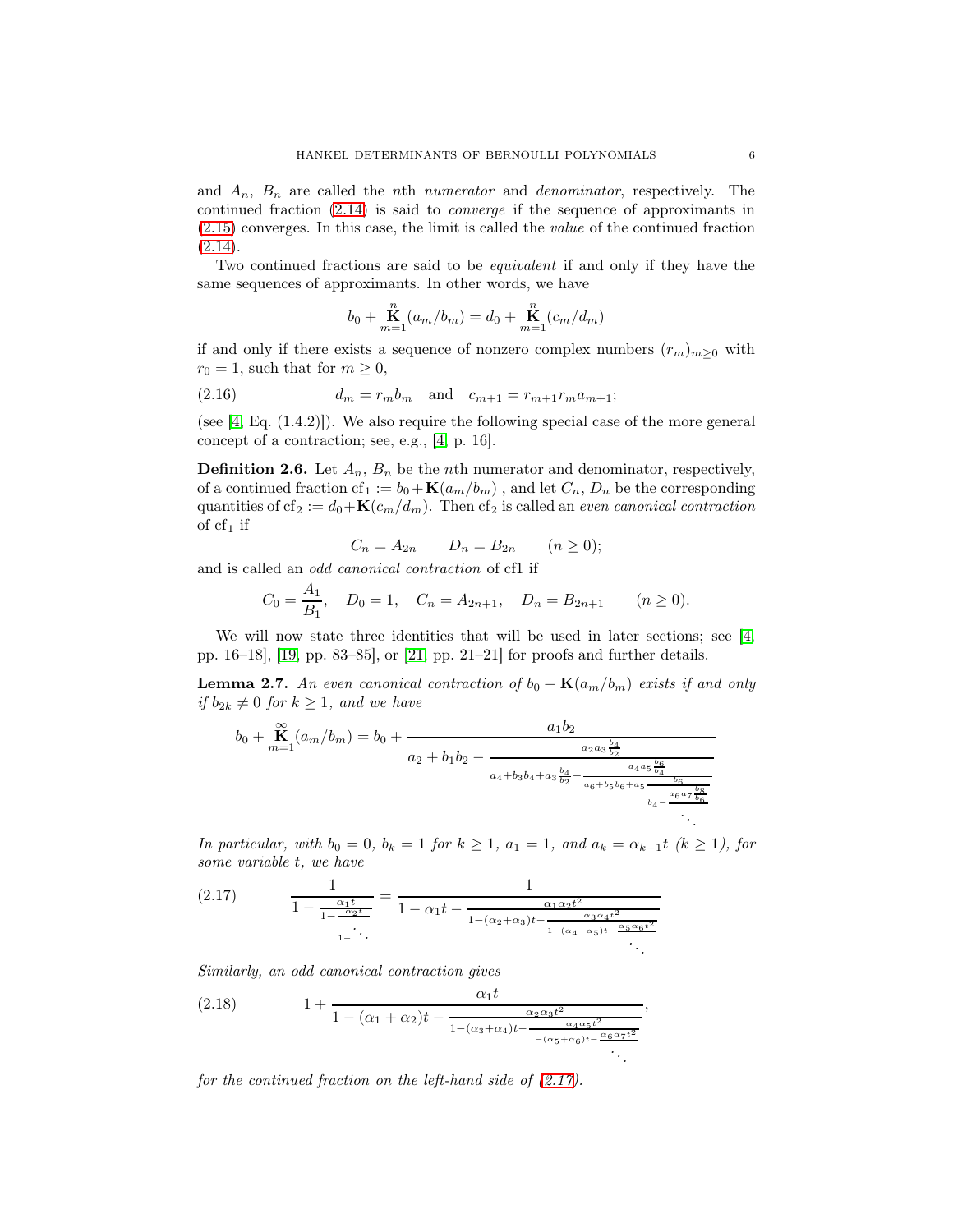2.4. Polygamma functions. We shall use the polygamma function of order m:  $\psi^{(m)}(z) := \frac{d^{m+1}}{dz^{m+1}} \log \Gamma(z)$ , with

$$
\psi(z) = \psi^{(0)}(z) = \frac{d}{dz} (\log \Gamma(z)) = \frac{\Gamma'(z)}{\Gamma(z)}.
$$

Among all the properties, we first recall the following well-known complete asymptotic expansion, valid for  $|\arg z| < \pi$ : (see e.g., [\[10,](#page-16-11) p. 48, Eq. (12)])

$$
(2.19) \quad \log \Gamma(z+x) = \left(z+x-\frac{1}{2}\right) \log z - z + \frac{\log(2\pi)}{2} + \sum_{n=1}^{\infty} \frac{(-1)^{n+1} B_{n+1}(x)}{n(n+1)z^n},
$$

which, by differentiating both sides with respect to  $z$ , yields the asymptotic expansion of  $\psi(z)$ :

<span id="page-6-1"></span>(2.20) 
$$
\psi(z+x) = \log z + \frac{x-\frac{1}{2}}{z} - \sum_{n=1}^{\infty} \frac{(-1)^{n+1} B_{n+1}(x)}{(n+1)z^{n+1}}.
$$

Meanwhile, the series expansion formula (see e.g., [\[15,](#page-17-4) Entry 5. 7. 6])

<span id="page-6-2"></span>(2.21) 
$$
\psi(z) = -\gamma - \frac{1}{z} + \sum_{k=1}^{\infty} \frac{z}{k(k+z)} = -\gamma + \sum_{k=0}^{\infty} \left( \frac{1}{k+1} - \frac{1}{k+z} \right),
$$

later shall lead us to the continued fraction expressions that are crucial to our proofs.

#### 3. Hankel Determinants

<span id="page-6-0"></span>We begin with our three main Hankel determinants.

3.1. 
$$
B_{2k+1}\left(\frac{x+1}{2}\right)/(2k+1)
$$
.

*Proof of*  $(1.4)$ . From  $(2.20)$ , we have

$$
\psi\left(z+\frac{1+x}{2}\right)-\psi\left(z+\frac{1-x}{2}\right)
$$
\n
$$
=\frac{x}{z}+\sum_{n=1}^{\infty}\frac{(-1)^{n+1}}{(n+1)z^{n+1}}\left(B_{n+1}\left(\frac{1-x}{2}\right)-B_{n+1}\left(\frac{1+x}{2}\right)\right)=2\sum_{n=0}^{\infty}\frac{B_{2n+1}\left(\frac{1+x}{2}\right)}{(2n+1)z^{2n+1}},
$$

where we used the reflection formula (see e.g., [\[15,](#page-17-4) Entry 24. 4. 23]) so that

$$
B_{n+1}\left(\frac{1-x}{2}\right) = B_{n+1}\left(1 - \frac{1+x}{2}\right) = (-1)^n B_{n+1}\left(\frac{1+x}{2}\right)
$$

and  $B_1(x) = x - 1/2$ . This, finally by the change of variables  $z \mapsto 1/z$ , implies  $\sum^{\infty}$  $n=0$  $B_{2n+1}(\frac{1+r}{2})$  $\frac{n+1\left(\frac{1+r}{2}\right)}{2n+1}z^{2n} = \frac{\psi\left(\frac{1}{z} + \frac{1+x}{2}\right) - \psi\left(\frac{1}{z} + \frac{1-x}{2}\right)}{2z}$  $\frac{z+2}{2z}.$ 

We denote the left-hand side of the above equation by  $F(z)$ , where the independence on  $x$  is implied. By the series expansion  $(2.21)$ , we see

$$
zF(z) = \sum_{k=0}^{\infty} \left( \frac{1}{\frac{2}{z} - x + 2k + 1} - \frac{1}{\frac{2}{z} + x + 2k + 1} \right).
$$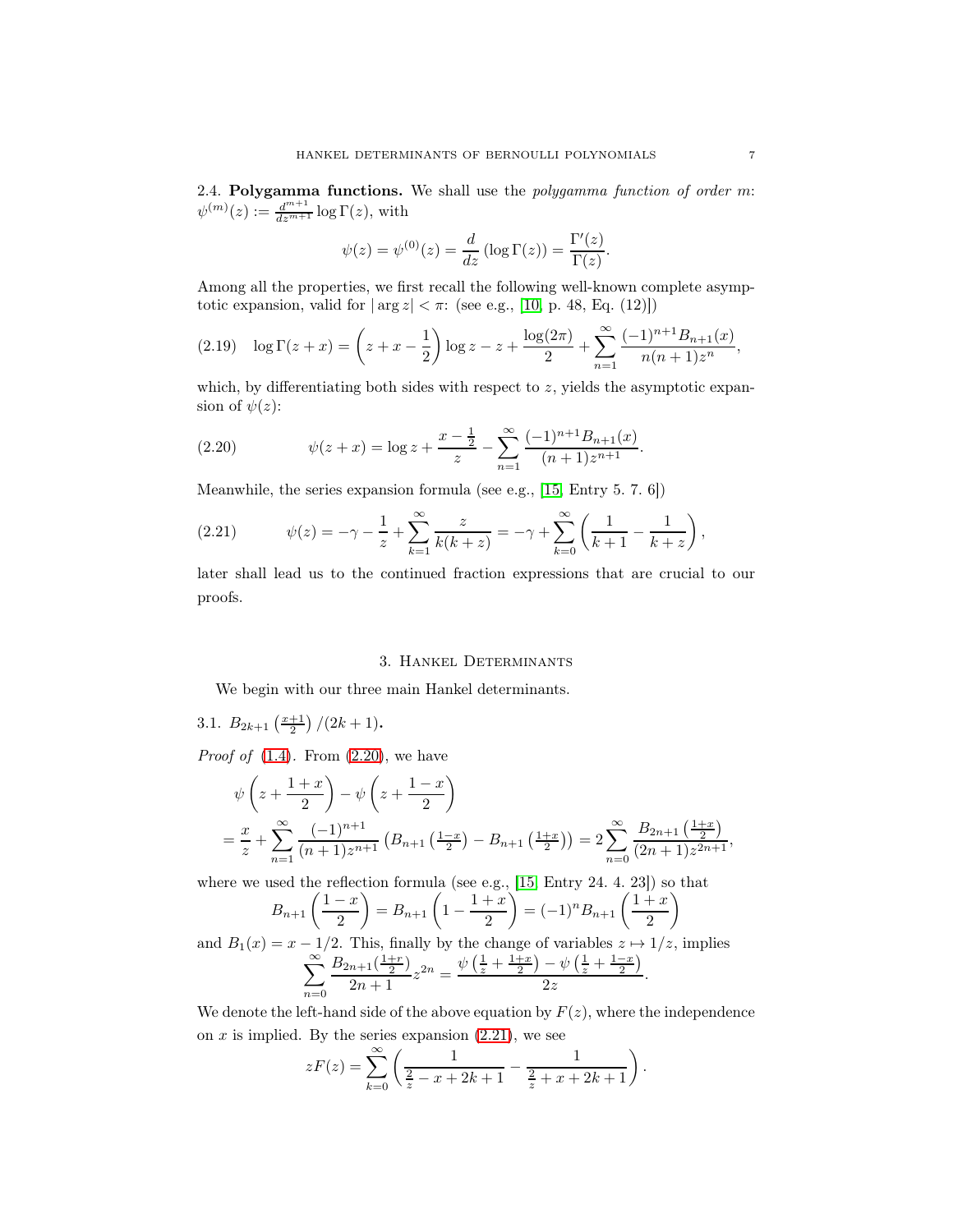Now we use the following continued fraction due to Ramanujan (see e.g., [\[2,](#page-16-12) p. 149, Entry 30]) for either *n* is an integer or  $Re(t) > 0$ :

$$
\sum_{k=0}^{\infty} \left( \frac{1}{t-n+2k+1} - \frac{1}{t+n+2k+1} \right) = \frac{n}{t+\frac{1(1-n^2)}{3t+\frac{2^2(2^2-n^2)}{5t+\frac{3^2(3^2-n^2)}{7t+\ddots}}}},
$$

by letting  $t = 2/z$  and  $n = x$ , to get

$$
zF(z) = \frac{x}{\frac{2}{z} + \frac{1(1-x^2)}{\frac{6}{z} + \frac{2^2(2^2-x^2)}{10 + \frac{3^2(3^2-x^2)}{z}}}.
$$

Using equivalence of continued fractions [\(2.16\)](#page-5-1), with

$$
r_m = \begin{cases} 1, & m = 0; \\ \frac{z}{2(2m-1)}, & m \ge 1, \end{cases} \quad a_m = \begin{cases} x, & m = 1; \\ (m-1)^2((m-1)^2 - x^2), & m \ge 2, \end{cases}
$$

and  $b_m = \frac{2(2m-1)}{z}$  $\frac{n-1}{z}$ , we could get

<span id="page-7-0"></span>
$$
d_m = b_m r_m = \frac{2(2m - 1)}{z} \frac{z}{2(2m - 1)} = 1,
$$
  

$$
c_{m+1} = r_{m+1} r_m a_{m+1} = \frac{m^2(m^2 - r^2)z^2}{4(2m + 1)(2m - 1)}.
$$

Hence, after dividing both sides by  $xz/2$ , we have

(3.1) 
$$
\frac{F(z)}{\frac{x}{2}} = \frac{1}{1 + \frac{\frac{(1-x^2)z^2}{12}}{1 + \frac{\frac{4(4-x^2)z^2}{15}}{1 + \dots}}}
$$

For simplification, we define

(3.2) 
$$
\alpha_m = \frac{m^2(x^2 - m^2)}{4(2m+1)(2m-1)},
$$

and apply the even canonical contraction [\(2.17\)](#page-5-0) on [\(3.1\)](#page-7-0), to obtain

<span id="page-7-1"></span>
$$
\tau_m^{(0)} = \alpha_{2m-1}\alpha_{2m} = \frac{(2m-1)^2(2m)^2(x^2 - (2m-1)^2)(x^2 - (2m)^2)}{16(4m-3)(4m-1)^2(4m+1)},
$$
  

$$
\sigma_m^{(0)} = \alpha_{2m} + \alpha_{2m+1} = \frac{(8m^2 + 4m - 1)r^2 - (32m^4 + 32m^3 + 8m^2 - 1)}{4(4m+3)(4m+1)(4m-1)},
$$

such that

$$
F(z) = \frac{\frac{x}{2}}{1 + \sigma_0^{(0)} z^2 - \frac{\tau_1^{(0)} z^4}{1 + \sigma_1^{(0)} z^2 - \frac{\tau_2^{(0)} z^4}{1 + \sigma_1^{(0)} z^2 - \ddots}}}.
$$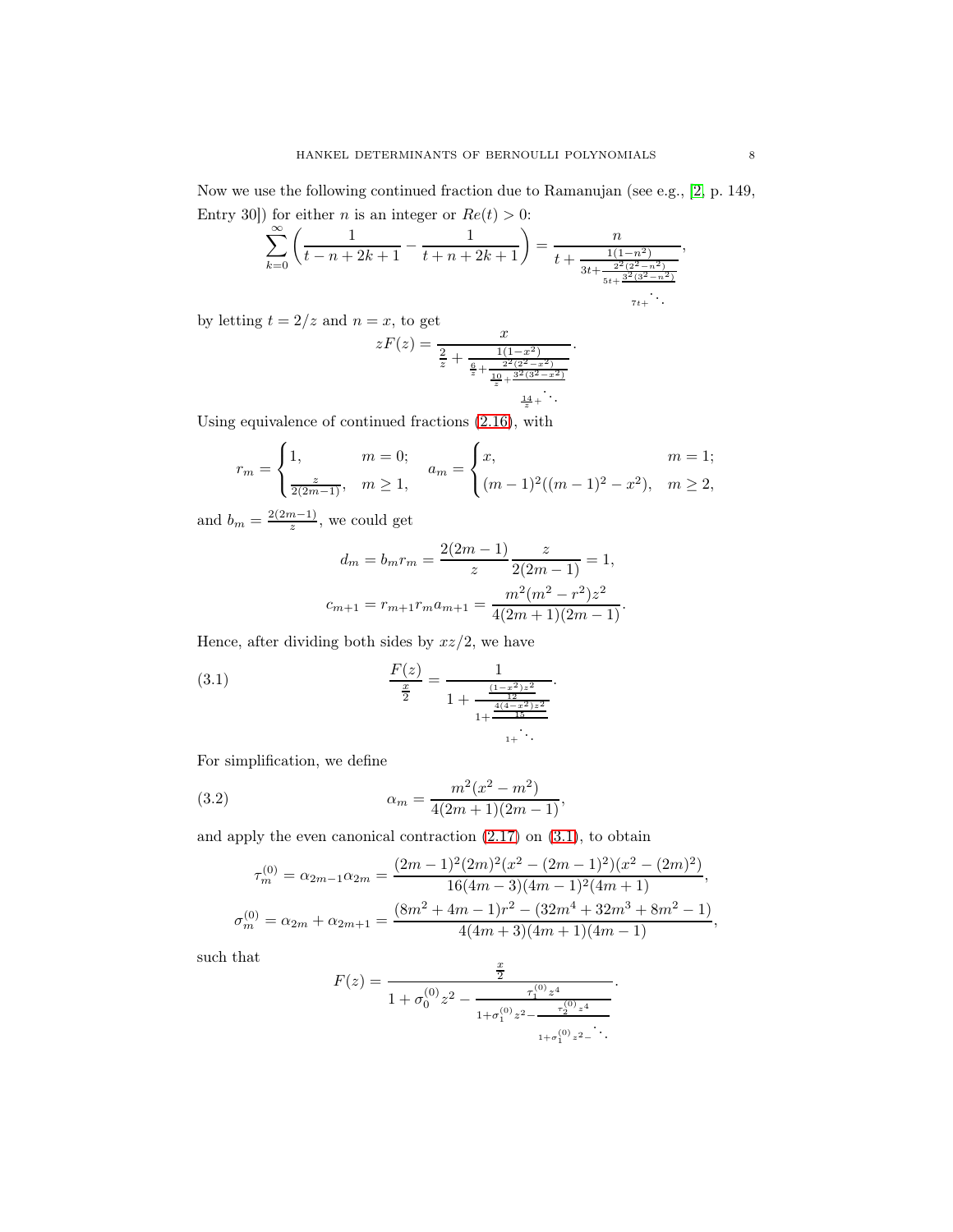Then use Lem. [2.3](#page-4-3) with  $c_0 = \frac{x}{2}$ ,  $s_j = -\sigma_j^{(0)}$ , and  $t_j = \tau_j^{(0)}$ , we have the desired result  $(1.4)$ .

3.2.  $B_{2k+3}\left(\frac{x+1}{2}\right)/(2k+3)$ .

Proof of [\(1.5\)](#page-1-5). Similarly, let

$$
G(z) = \sum_{n=0}^{\infty} \frac{B_{2n+3}\left(\frac{1+x}{2}\right)}{2n+3} z^{2n+2} = F(z) - B_1\left(\frac{1+x}{2}\right) = F(z) - \frac{x}{2}.
$$

Then, by [\(3.1\)](#page-7-0),

(3.3) 
$$
\frac{G(z)}{\frac{x}{2}} = \frac{F(z)}{\frac{x}{2}} - 1 = \frac{1}{1 + \frac{\frac{(1-x^2)z^2}{12}}{1 + \frac{\frac{4(4-x^2)z^2}{15}}{1 + \ddots}}} - 1.
$$

Focus on the first continued fractions above. Using odd canonical contraction [\(2.18\)](#page-5-2) with  $\alpha_m$  defined in [\(3.2\)](#page-7-1), we would have

$$
G(z) = \frac{\frac{x^3 - x}{24}}{1 - \sigma_0^{(1)} z^2 - \frac{\tau_1^{(1)} z^4}{1 - \sigma_1^{(1)} z^2 - \frac{\tau_2^{(1)} z^4}{1 - \ddots}}},
$$

where

<span id="page-8-0"></span>(3.4)

$$
\tau_m^{(1)} = \alpha_{2m}\alpha_{2m+1} = \frac{(2m)^2(2m+1)^2(x^2 - (2m))(x^2 - (2m+1)^2)}{16(4m-1)(4m+1)^2(4m+3)}
$$
\n(3.5)

<span id="page-8-1"></span>
$$
\sigma_m^{(1)}=\alpha_{2m+1}+\alpha_{2m+2}=\frac{(2m+1)^2(x^2-(2m+1)^2)}{4(4m+3)(4m+1)}+\frac{(2m+2)^2(x^2-(2m+2)^2)}{4(4m+5)(4m+3)}.
$$

Then use Lem. [2.3](#page-4-3) with  $c_0 = \frac{x^3 - x}{24} = \frac{x}{2}\alpha_1$ ,  $s_j = -\sigma_j^{(1)}$ , and  $t_j = \tau_j^{(1)}$ , we have the desired result.

 $\Box$ 

Remark. Noting that  $c_k = b_{k+1}$ , so the "left-shifted" sequence formula applies here and leads to the same result [\(1.5\)](#page-1-5). In fact, we can easily derive that

(3.6) 
$$
D_n^{(0)} := \det \begin{pmatrix} \sigma_0^{(0)} & 1 & 0 & 0 & \cdots & 0 \\ \tau_1^{(0)} & \sigma_1^{(0)} & 1 & 0 & \cdots & 0 \\ 0 & \tau_2^{(0)} & \sigma_2^{(0)} & 1 & \cdots & 0 \\ \vdots & \vdots & \ddots & \ddots & \ddots & \vdots \\ 0 & \cdots & 0 & 0 & \tau_n^{(0)} & \sigma_n^{(0)} \end{pmatrix}
$$

$$
= \frac{1}{4^{n+1}} \prod_{\ell=1}^{n+1} \frac{(x^2 - (2\ell+1)^2)(2\ell-1)^2}{(4\ell-1)(4\ell-3)},
$$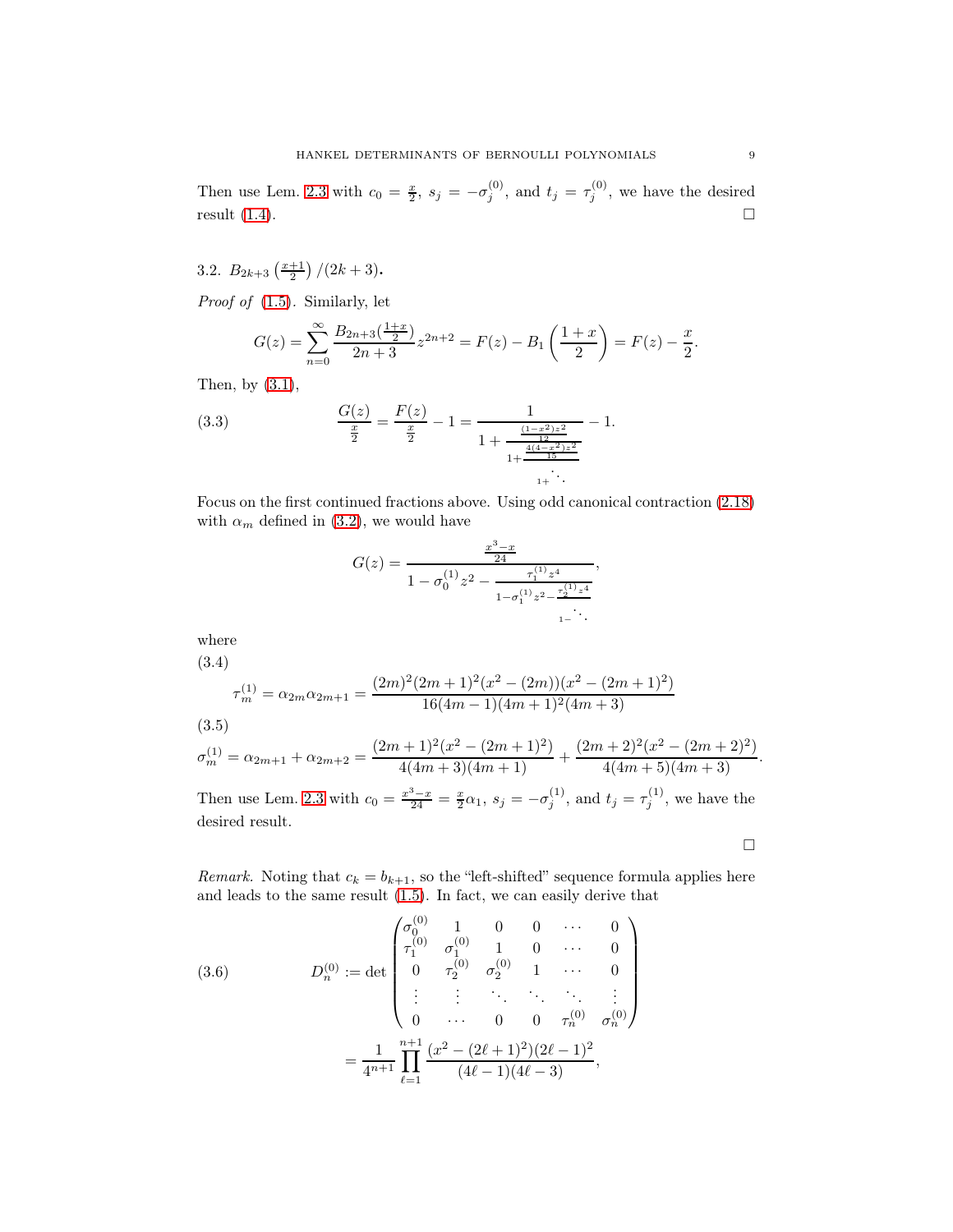so that

(3.7) 
$$
H_n\left(\frac{B_{2k+3}\left(\frac{x+1}{2}\right)}{2k+3}\right) = H_n\left(\frac{B_{2k+1}\left(\frac{x+1}{2}\right)}{2k+1}\right)D_n^{(0)}.
$$

3.3.  $B_{2k+5}\left(\frac{x+1}{2}\right)/(2k+5)$ . The following proof contains some tedious calculation and simplification, the details of which are omitted.

*Proof of*  $(1.2)$ . Similarly as the remark above, it suffices to show

$$
\frac{H_n\left(\frac{B_{2k+5}\left(\frac{x+1}{2}\right)}{2k+5}\right)}{H_n\left(\frac{B_{2k+3}\left(\frac{x+1}{2}\right)}{2k+3}\right)} =: D_n^{(1)} = \det\begin{pmatrix} \sigma_0^{(1)} & 1 & 0 & 0 & \cdots & 0 \\ \tau_1^{(1)} & \sigma_1^{(1)} & 1 & 0 & \cdots & 0 \\ 0 & \tau_2^{(1)} & \sigma_2^{(1)} & 1 & \cdots & 0 \\ \vdots & \vdots & \ddots & \ddots & \ddots & \vdots \\ 0 & \cdots & 0 & 0 & \tau_n^{(1)} & \sigma_n^{(1)} \end{pmatrix},
$$

or equivalently, by [\(2.10\)](#page-4-4), to show

(3.8) 
$$
D_{n+1}^{(1)} = \sigma_{n+1}^{(1)} D_n^{(1)} - \tau_{n+1}^{(1)} D_{n-1}^{(1)},
$$

where  $H_n\left(B_{2k+5}\left(\frac{x+1}{2}\right)/(2k+5)\right)$  is given by [\(1.2\)](#page-1-2), and  $\tau_n^{(1)}$  and  $\sigma_n^{(1)}$  are given by  $(3.4)$  and  $(3.5)$ , respectively.

(1) First of all, by simplification, we see

<span id="page-9-0"></span>
$$
\left(\frac{x}{2} + \frac{1}{2}\right)_{n+2} \left(\frac{x}{2} - n - \frac{3}{2}\right)_{n+2} = \frac{1}{2^{2n+4}} \prod_{i=1}^{n+2} (x - (2i - 1)^2).
$$

(2) In addition, let

$$
f(n,x) := \frac{1}{5 \cdot 2^{n+2}} \prod_{i=1}^{n} \frac{(2i+3)!^2 (2i+2)!^2}{(4i+5)!(4i+4)!} \prod_{l=0}^{n} (x - 2n - 1 + 2l)_{4n-4l+3},
$$

and the recurrence, upon simplification,

$$
\frac{f(n+1,x)}{f(n,x)} = \frac{x(x^2-1)}{2} \cdot \frac{(2n+5)!^2(2n+4)!^2}{(4n+9)!(4n+8)!} \prod_{l=1}^{n+1} \left[ x^2 - (2l+1)^2 \right] \left[ x^2 - (2l)^2 \right]
$$

indicates

$$
\frac{H_{n+1}\left(\frac{B_{2k+3}\left(\frac{x+1}{2}\right)}{2k+3}\right)}{H_n\left(\frac{B_{2k+3}\left(\frac{x+1}{2}\right)}{2k+3}\right)} = \frac{f(n+1,x)}{f(n,x)} \cdot \frac{4(4n+9)(4n+7)}{(2n+5)^2(2n+4)^2}.
$$

(3) Due to  $(a)_n = \Gamma(a+n)/\Gamma(a)$  and  $\Gamma(\frac{1}{2}+n) = (2n-1)!!\sqrt{\pi}/2^n$ , we see

$$
\frac{\left(n+\frac{5}{2}\right)_{i-1}}{\left(n-i+\frac{5}{2}\right)_{i}\left(n+2-i\right)!(n+1+i)!} = \frac{\Gamma\left(n+i+\frac{3}{2}\right)\Gamma\left(n-i+\frac{5}{2}\right)}{\Gamma^2\left(n+\frac{5}{2}\right)\Gamma(n+3-i)\Gamma(n+2+i)} = \frac{4^{n+2}}{(2n+3)!!^2\pi} \frac{\Gamma\left(n+i+\frac{3}{2}\right)\Gamma\left(n-i+\frac{5}{2}\right)}{\Gamma(n+3-i)\Gamma(n+2+i)}.
$$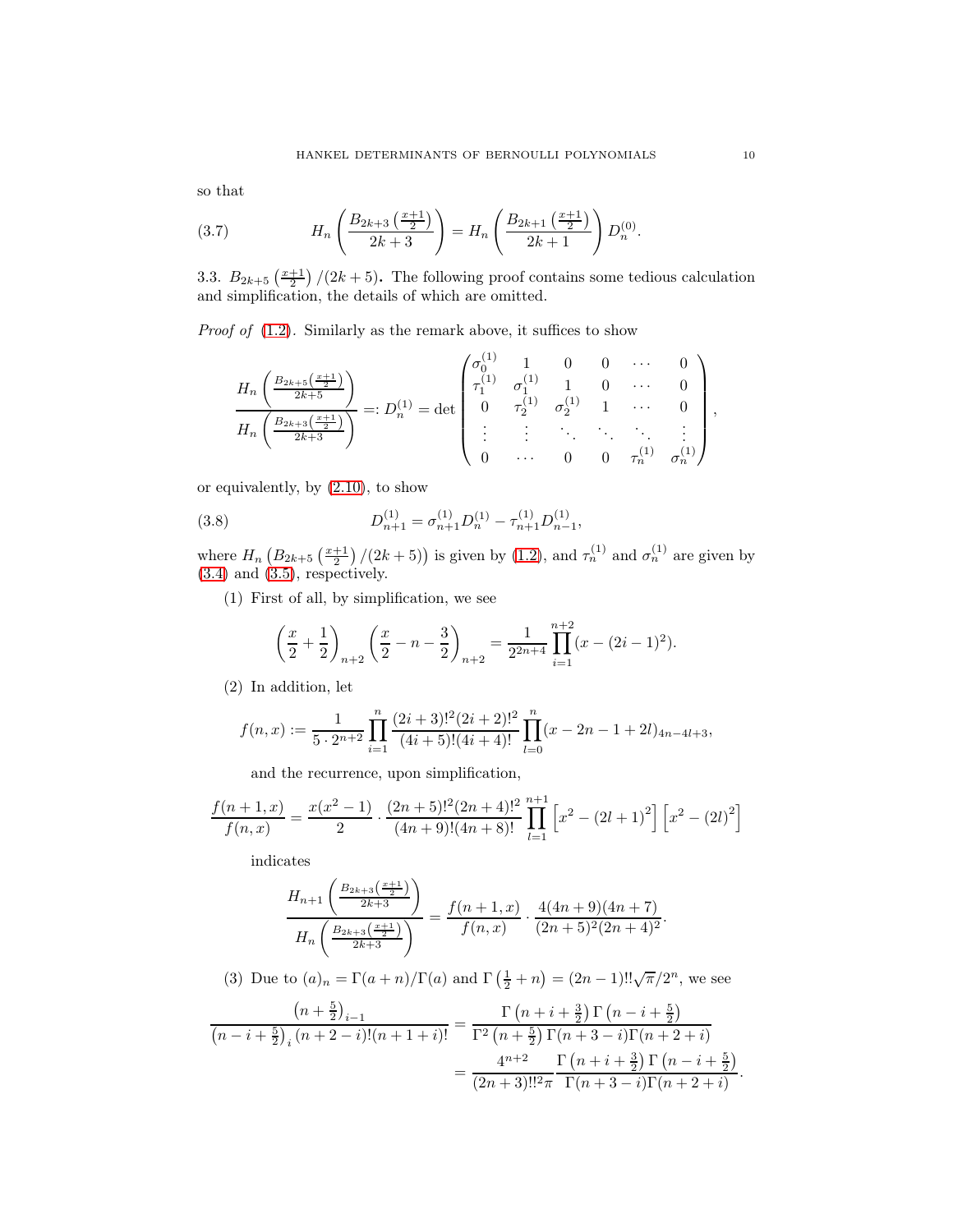Therefore, it suffices to show that

$$
D_n^{(1)} = \frac{2(n+1)!^2}{(4n+5)!!\pi} \prod_{i=1}^{n+2} (x^2 - (2i-1)^2) \sum_{i=1}^{n+2} \frac{(2i-1)\Gamma(n+i+\frac{3}{2})\Gamma(n-i+\frac{5}{2})}{\Gamma(n+3-i)\Gamma(n+2+i)(x^2-(2i-1)^2)},
$$

satisfies [\(3.8\)](#page-9-0). Although the product term  $\prod_{i=1}^{n+2} (x^2 - (2i - 1)^2)$  has degree  $2n + 4$ , the sum with  $x^2 - (2i - 1)^2$  in the denominator will always cancel one factor. Therefore,  $D_{n+1}^{(1)}$  is a polynomials in x of degree at most  $2n + 2$ . Also noting that  $\tau_n^{(1)}$  is of degree 4; while  $\sigma_n^{(1)}$  of degree 2, in x, we see [\(3.8\)](#page-9-0) is basically showing two polynomials of degree at most  $2(n+2)$  are identical. Therefore, as long as the left-hand side matches the right-hand side at  $2n+5$  different values of x, [\(3.8\)](#page-9-0) holds for any  $x$ , and the proof is complete.

(1) Consider  $x = \pm (2j - 1)$ , where  $j = 1, 2, ..., n + 1$  (i.e.,  $2n + 2$  different points). In the case, all the terms in the summation of  $D_n^{(1)}$  will vanish, except for exactly the one with  $i = 2j - 1$ , since the factor  $x^2 - (2i - 1)^2$  is canceled with the previous product, making it

$$
\left(\prod_{i=1}^{j-1}((2j-1)^2 - (2i-1)^2)\right)\left(\prod_{i=j+1}^{n+2}((2j-1)^2 - (2i-1)^2)\right)
$$

Then, by canceling the common product term and after simplification, we see the left-hand side of [\(3.8\)](#page-9-0) is given by,

$$
\left(\prod_{i=n+2}^{n+3} ((2j-1)^2 - (2i-1)^2)\right) \frac{2(n+2)!^2(2j-1)}{4^{2n+5}(4n+9)!!} {2n+4+2j \choose n+2+j} {2n+6-2j \choose n+3-j},
$$

while the right-hand side is

$$
\begin{split}\n&\left(\frac{(2n+4)^2((2j-1)^2-(2n+4)^2)}{4(4n+7)(4n+9)}+\frac{(2n+3)^2((2j-1)^2-(2n+3)^2)}{4(4n+7)(4n+5)}\right) \\
&\times \left(((2n-1)^2-(2n+3)^2)\right) \frac{2(n+1)!^2(2j-1)}{4^{2n+3}(4n+5)!!} \binom{2n+2+2j}{n+1+j} \binom{2n+4-2j}{n+2-j} \\
&-\frac{(2n+3)^2(2n+2)^2((2j-1)^2-(2n+3)^2)((2j-1)^2-(2n+2)^2)}{16(4n+7)(4n+3)(4n+5)^2} \\
&\times \frac{2(n!)^2(2j-1)}{4^{2n+1}(4n+1)!!} \binom{2n+2j}{n+j} \binom{2n+2-2j}{n+1-j}.\n\end{split}
$$

Further simplification shows that [\(3.8\)](#page-9-0) with  $x = \pm (2j-1)$ , for  $j = 1, 2, ..., n+1$ 1 is equivalent to

$$
((2j-1)^2 - (2n+5)^2) \frac{(n+2)^2 (2n+3+2j)(2n+5-2j)}{4(4n+9)} \frac{(n+2+j)(n+3-j)}{(n+2+j)(n+3-j)}
$$
  
= 
$$
\left(\frac{(2n+4)^2((2j-1)^2 - (2n+4)^2)}{4(4n+9)} + \frac{(2n+3)^2((2j-1)^2 - (2n+3)^2)}{4(4n+5)}\right)
$$
  
+ 
$$
\frac{(2n+3)^2(n+1+j)(n+2-j)}{(4n+5)},
$$

which is trivial to verify.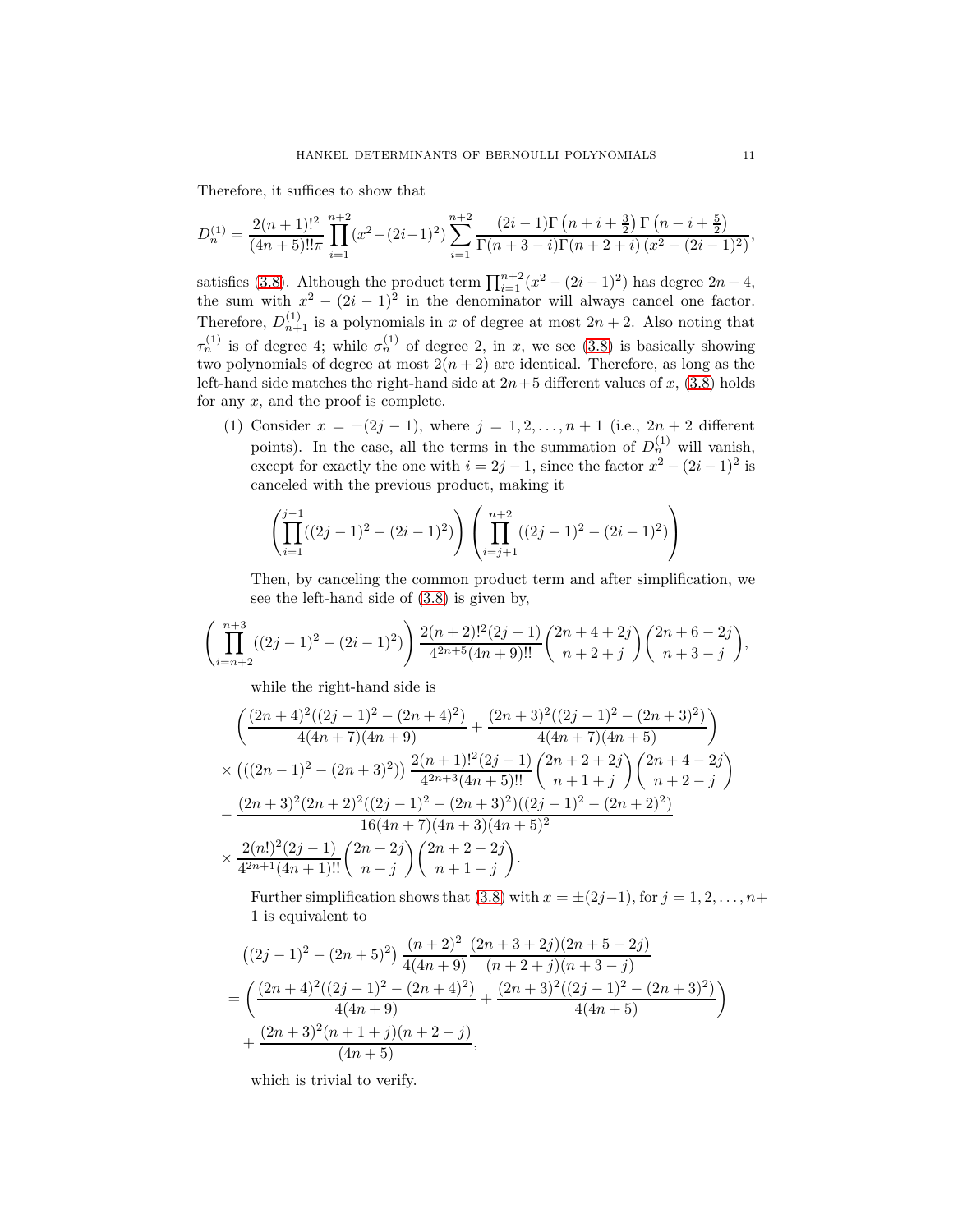(2) Let  $x = \pm (2n+3)$ , i.e.,  $x = \pm (2j-1)$  for  $j = n+2$ . Note that in this case, the summation in  $D_{n-1}^{(1)}$  will not reduce to a single term; but  $\tau_{n+1}^{(1)} = 0$ , which simplifies [\(3.8\)](#page-9-0) into

$$
((2n+3)^2 - (2n+5)^2) \frac{2(n+2)!^2 (2n+3)}{4^{2n+5} (4n+9)!!} {4n+8 \choose 2n+4} {2 \choose 1}
$$
  
= 
$$
\frac{(2n+4)^2 ((2n+3)^2 - (2n+4)^2) (2n+1)!^2 2n+3}{4(4n+7)(4n+9)} \frac{2(n+1)!^2 2n+3}{4^{2n+3} (4n+5)!!} {4n+6 \choose 2n+3} {0 \choose 0},
$$

which is equivalent to the trivial identity

$$
(n+2)\binom{4n+8}{2n+4} = (4n+7)\binom{4n+6}{2n+3}.
$$

(3) Now, we have already checked  $2n + 4$  different points, so one more is adequate. Note that  $x = 2n+5$  does not work, since in this case, the summation in both  $D_n^{(1)}$  and  $D_{n-1}^{(1)}$  remain. Instead, we take  $x = 2n + 2$ , so that

$$
\sigma_{n+1}^{(1)}\bigg|_{x=2n+2} = -\frac{(2n+3)(6n+13)}{4(4n+9)} \quad \text{and} \quad \tau_{n+1}^{(1)}\bigg|_{x=2n+2} = 0.
$$

Therefore, it suffices to show

$$
-3(n+2)^2 \sum_{i=1}^{n+3} \frac{(2i-1)\Gamma(n+i+\frac{5}{2})\Gamma(n-i+\frac{7}{2})}{\Gamma(n+4-i)\Gamma(n+3+i)\left((2n+2)^2-(2i-1)^2\right)}
$$
  
= 
$$
-\frac{(2n+3)(6n+13)}{4} \sum_{i=1}^{n+2} \frac{(2i-1)\Gamma(n+i+\frac{3}{2})\Gamma(n-i+\frac{5}{2})}{\Gamma(n+3-i)\Gamma(n+2+i)\left((2n+2)^2-(2i-1)^2\right)},
$$

i.e.,

$$
\frac{(n+2)^2 \pi (2n+5) {\binom{4n+10}{2n+5}}}{4^{2n+5} \left( -(4n+7) \right)}
$$
\n
$$
= \sum_{i=1}^{n+2} \frac{(2i-1) \Gamma (n+i+\frac{3}{2}) \Gamma (n-i+\frac{5}{2})}{(n+2-i)!(n+1+i)!\left( (2n+2)^2 - (2i-1)^2 \right)}
$$
\n
$$
\times \left( \frac{(2n+3)(6n+13)}{4} - \frac{3(n+2)^2 (n+i+\frac{3}{2}) (n-i+\frac{5}{2})}{(n+3-i)(n+2+i)} \right).
$$

We use the WZ-method, i.e., the fastZeil.m<sup>[1](#page-11-0)</sup> package to show that the sum on the right-hand side is

$$
-\frac{(n+2)^2(2n+5)(4n+9)\sqrt{\pi}\Gamma(2n+\frac{7}{2})}{4(2n+5)!}
$$
  
= 
$$
\frac{3(n+2)^2(2n+5)\Gamma(2n+\frac{11}{2})\Gamma(\frac{1}{2})}{\Gamma(2n+6)(-3(4n+7))},
$$

which is exactly the left-hand side.

Therefore, we have proven [\(3.8\)](#page-9-0), which is equivalent to [\(1.2\)](#page-1-2).  $\square$ 

<span id="page-11-0"></span><sup>1</sup>https://risc.jku.at/sw/fastzeil/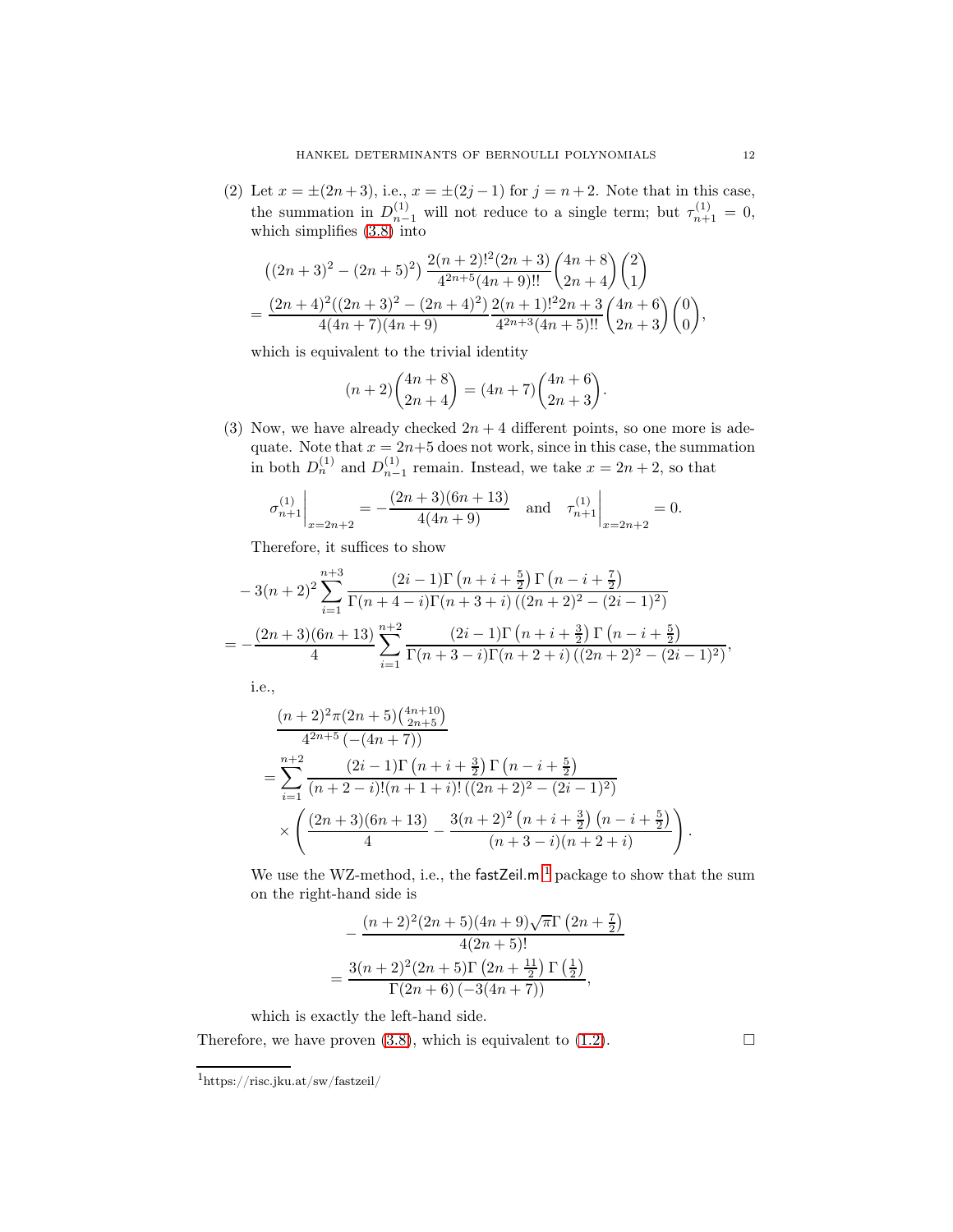#### 4. RESULTS ON  $V_k$ .

<span id="page-12-0"></span>Due to [\(2.1\)](#page-2-1), in this section, we always let  $x = 2r + 1$ , which makes  $(x + 1)/2 =$  $r+1$ .

We first begin with the following simple lemma.

#### Lemma 4.1.

(4.1) 
$$
\det V_n = H_n \left( \frac{B_{2k+1}(r+1)}{2k+1} \right) - \frac{1}{2} H_{n-1} \left( \frac{B_{2k+5}(r+1)}{2k+5} \right).
$$

Proof. By the cofactor expansion, we can see that

<span id="page-12-1"></span>
$$
\det V_n - I_0 H_{n-1} \left( \frac{B_{2k+5}(r+1)}{2k+5} \right)
$$
  
=  $H_n \left( \frac{B_{2k+1}(r+1)}{2k+1} \right) - \left( r + \frac{1}{2} \right) H_{n-1} \left( \frac{B_{2k+5}(r+1)}{2k+5} \right),$ 

which gives the desired result.  $\square$ 

*Proof of*  $(1.3)$ . Now, it is apparent to combine  $(1.2)$  and  $(4.1)$ , in order to prove [\(1.3\)](#page-1-3). The calculation and simplification are straightforward, but tedious, so are omitted here.  $\hfill \square$ 

For the rest of this section, we shall provide alternative proofs for Props. [\(1.1\)](#page-1-1) and  $(1.2)$ , without directly using  $(1.3)$ . This approach eventually leads an identity involving Stirling numbers, as Cor. [\(5.1\)](#page-15-0) in the next section.

Lemma 4.2. We have

$$
(4.2) \t\t V_{r-1} = VS(r)^T VS(r),
$$

where  $VS(n)$  is the  $n \times n$  Vandermonde matrix of the first n squares, namely,

<span id="page-12-2"></span>
$$
VS(r) = \begin{pmatrix} 1 & 1 & 1 & \cdots & 1 \\ 1 & 2^2 & 2^4 & \cdots & 2^{2(r-1)} \\ 1 & 3^2 & 3^4 & \cdots & 3^{2(r-1)} \\ \vdots & \vdots & \vdots & \ddots & \vdots \\ 1 & n^2 & n^4 & \cdots & n^{2(r-1)} \end{pmatrix}.
$$

Proof. This directly follows from

$$
\sum_{\ell=1}^r \left(\ell^2\right)^{k-1} \cdot \left(\ell^2\right)^{j-1} = \sum_{\ell=1}^r \ell^{2(k-1)+2(j-1)} = I_{2(k+j)-4},
$$

which is the  $(k, j)$  (and also  $(j, k)$ ) entry of  $V_{r-1}$ . Here, please note that the  $(1, 1)$ entry is  $I_0$ , i.e., with both horizontal and vertical indices shifted.

<span id="page-12-3"></span>Corollary 4.3. For  $n < r$ , det  $V_n \neq 0$ .

Proof. Note that [\(4.2\)](#page-12-2) indicates that

$$
\det V_{r-1} = \prod_{1 \le \ell < j \le r} (j^2 - \ell^2)^2 \ne 0.
$$

We see for all  $n < r-1$ ,  $V_n$  is one of the principal submatrices of  $V_{r-1}$ , which is real, symmetric, and positive-definite, due to again (4.2). Hence  $V_n$  is invertible.  $\Box$ symmetric, and positive-definite, due to again  $(4.2)$ . Hence  $V_n$  is invertible.

<span id="page-12-4"></span>Corollary 4.4. For  $n > r$ , det  $V_k = 0$ .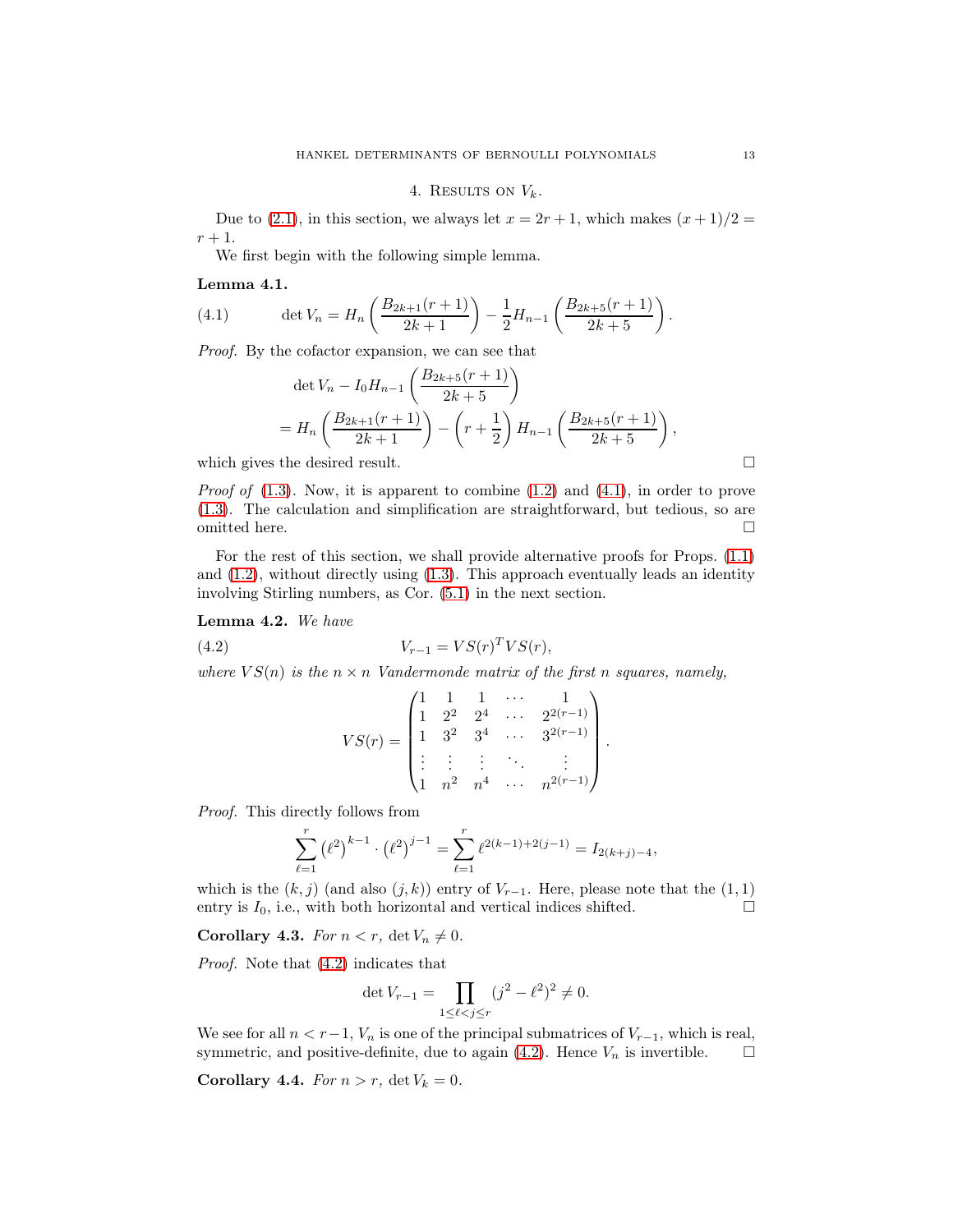*Proof.* First of all For  $n > r$  in [\(1.4\)](#page-1-4), the term  $(2r + 1)^2 - (2r + 1)^2$  will appear in the product, so that

$$
H_n\left(\frac{B_{2k+1}(r+1)}{2k+1}\right) = 0.
$$

Similarly, for  $n > r - 1$ , in [\(1.5\)](#page-1-5), the product becomes 0, which also, by [\(2.11\)](#page-4-5), leads to

$$
H_n\left(\frac{B_{2k+5}(r+1)}{2k+5}\right) = 0.
$$

Therefore, for  $n > r$ , i.e.,  $n - 1 > r - 1$ , det  $V_k = 0$ , by [\(4.1\)](#page-12-1).

Now, we can give an alternative proof of Prop. [1.2.](#page-1-0)

*Proof of Prop.* [1.2.](#page-1-0) Let  $n = r - 1$  in [\(4.1\)](#page-12-1) to see

$$
H_{r-2}\left(\frac{B_{2k+5}(r+1)}{2k+5}\right) = 2\left(H_{r-1}\left(\frac{B_{2k+1}(r+1)}{2k+1}\right) - \det V_{r-1}\right).
$$

Meanwhile, by the formula of cofactors to compute the inverse of a matrix,

$$
\left(V_{r-1}^{-1}\right)_{1,1} = \frac{H_{r-2}\left(\frac{B_{2k+5}(r+1)}{2k+5}\right)}{\det V_{r-1}} = 2\left(\frac{H_{r-1}\left(\frac{B_{2k+1}(r+1)}{2k+1}\right)}{\det V_{r-1}} - 1\right).
$$

Therefore, it is equivalent to show

$$
\frac{H_{r-1}\left(\frac{B_{2k+1}(r+1)}{2k+1}\right)}{\det V_{r-1}} = \frac{\binom{4r}{2r}}{\binom{2r}{r}^2}
$$

,

which can be done by simplifying the left-hand side. Details are omitted here.  $\Box$ 

Finally, we shall complete the proof of Prop. [1.1.](#page-1-1) By Cors. [4.3](#page-12-3) and [4.4,](#page-12-4) we only need to show det  $V_r = 0$ . The following sequence plays the essential rule.

**Definition 4.5.** The sequence  $T(n,k)$  (A[2](#page-13-0)04579<sup>2</sup>) can be defined by the recurrence:

<span id="page-13-3"></span>(4.3) 
$$
T(n,k) = \begin{cases} 1, & n = k = 1; \\ T(n-1,k-1) - (n-1)^2 T(n-1,k), & n > 1, 1 \le k \le n; \\ 0, & \text{otherwise.} \end{cases}
$$

<span id="page-13-4"></span>Lemma 4.6. Let 0 be the zero vector. We have

<span id="page-13-1"></span>(4.4) 
$$
V_r \cdot (T(r+1,1) T(r+1,2) \cdots T(r+1,r+1) )^T = 0.
$$

*Proof.* First of all, [\(4.4\)](#page-13-1) is equivalent to the following  $r + 1$  identities: for any  $j = 0, 1, \ldots, r$ ,

(4.5) 
$$
\sum_{k=0}^{r} I_{2j+2k}T(r+1, k+1) = 0.
$$

By definition and simplification, we have

<span id="page-13-2"></span>
$$
\sum_{k=0}^{r} I_{2j+2k}T(r+1, k+1) = \sum_{c=1}^{r} c^{2j} \sum_{k=0}^{r} c^{2k}T(r+1, k+1).
$$

<span id="page-13-0"></span> $^2$ https://oeis.org/A204579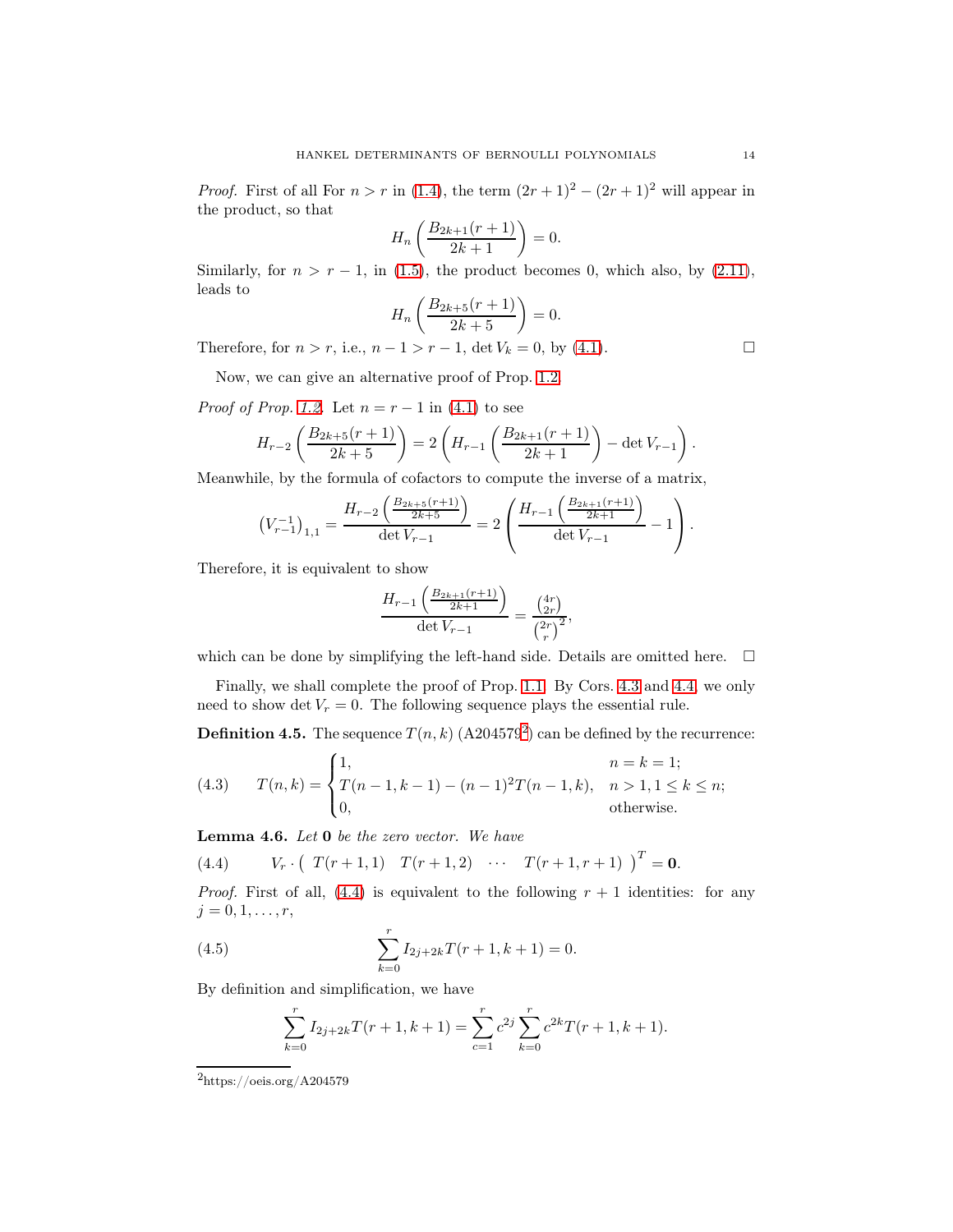Now, we claim, for  $c = 1, 2, \ldots, r$ ,

(4.6) 
$$
\sum_{k=0}^{r} c^{2k} T(r+1, k+1) = 0,
$$

which implies  $(4.5)$ , for any j.

When  $r = 1$ , the only case is  $c = 1$ . Since  $T(2, 1) = -1$ , and  $T(2, 2) = 1$ , we have [\(4.6\)](#page-14-1) for  $r = 1$ . Assume [\(4.6\)](#page-14-1) holds for  $r = m - 1$ . For  $r = m$ , by the recurrence  $(4.3)$ , we have

<span id="page-14-1"></span>
$$
\sum_{k=0}^{m} c^{2k} T(m+1, k+1) = \sum_{k=0}^{m} c^{2k} \left( T(m, k) - m^2 T(m, k+1) \right)
$$
  
= 
$$
\sum_{k=0}^{m} c^{2k} T(m, k) - m^2 \sum_{k=0}^{m} c^{2k} T(m, k+1)
$$
  
= 
$$
\sum_{k=1}^{m} c^{2k} T(m, k) - m^2 \sum_{k=0}^{m-1} c^{2k} T(m, k+1),
$$

where in the last step, we used  $T(m, 0) = T(m, m + 1) = 0$ . Finally, by shifting the summation index of the first sum, we have

$$
\sum_{k=0}^{m} c^{2k} T(m+1, k+1) = c^2 \sum_{k=0}^{m-1} c^{2k} T(m, k+1) - m^2 \sum_{k=0}^{m-1} c^{2k} T(m, k+1)
$$

$$
= (c^2 - m^2) \sum_{k=0}^{m-1} c^{2k} T(m, k+1) = 0,
$$

for  $c = 0, 1, ..., m - 1$ , (by the inductive assumption) and  $c = m$  (due to the first factor). factor).  $\Box$ 

**Lemma 4.7.** det  $V_r = 0$ , for all  $r \in \mathbb{N}$ .

<span id="page-14-0"></span>*Proof.* Note that  $T(m, m) = T(m - 1, m - 1) = \cdots = T(1, 1) = 0$ , so the vector in (4.4) is not a zero vector. Therefore  $V_r$  is not invertible.  $(4.4)$  is not a zero vector. Therefore  $V_r$  is not invertible.

## 5. Final remarks

5.1. An identity on Stirling numbers. Let  $s(n, k)$  be the Stirling numbers of the first kind and  $S(n, k)$  be the Stirling numbers of the second kind.  $T(n, k)$  also has an alternative expression:

$$
T(r+1,k+1) = \sum_{i=0}^{2k+2} (-1)^{r+1+i} s(r+1,i)s(r+1,2k+2-i).
$$

Meanwhile, recall the well-known connection between Bernoulli numbers and  $S(n, k)$ :

$$
B_m = \sum_{\ell=0}^m \frac{(-1)^{\ell} \ell!}{\ell+1} S(m,\ell).
$$

(See [\[15,](#page-17-4) Entry (24.15.6)].) Then, [\(2.1\)](#page-2-1) indicates

$$
I_{2j+2k} = \frac{1}{2j+2k+1} \sum_{m=0}^{2j+2k} {2j+2k+1 \choose m} r^{2j+2k+1-m} \sum_{\ell=0}^m \frac{(-1)^{\ell} \ell!}{\ell+1} S(m,\ell),
$$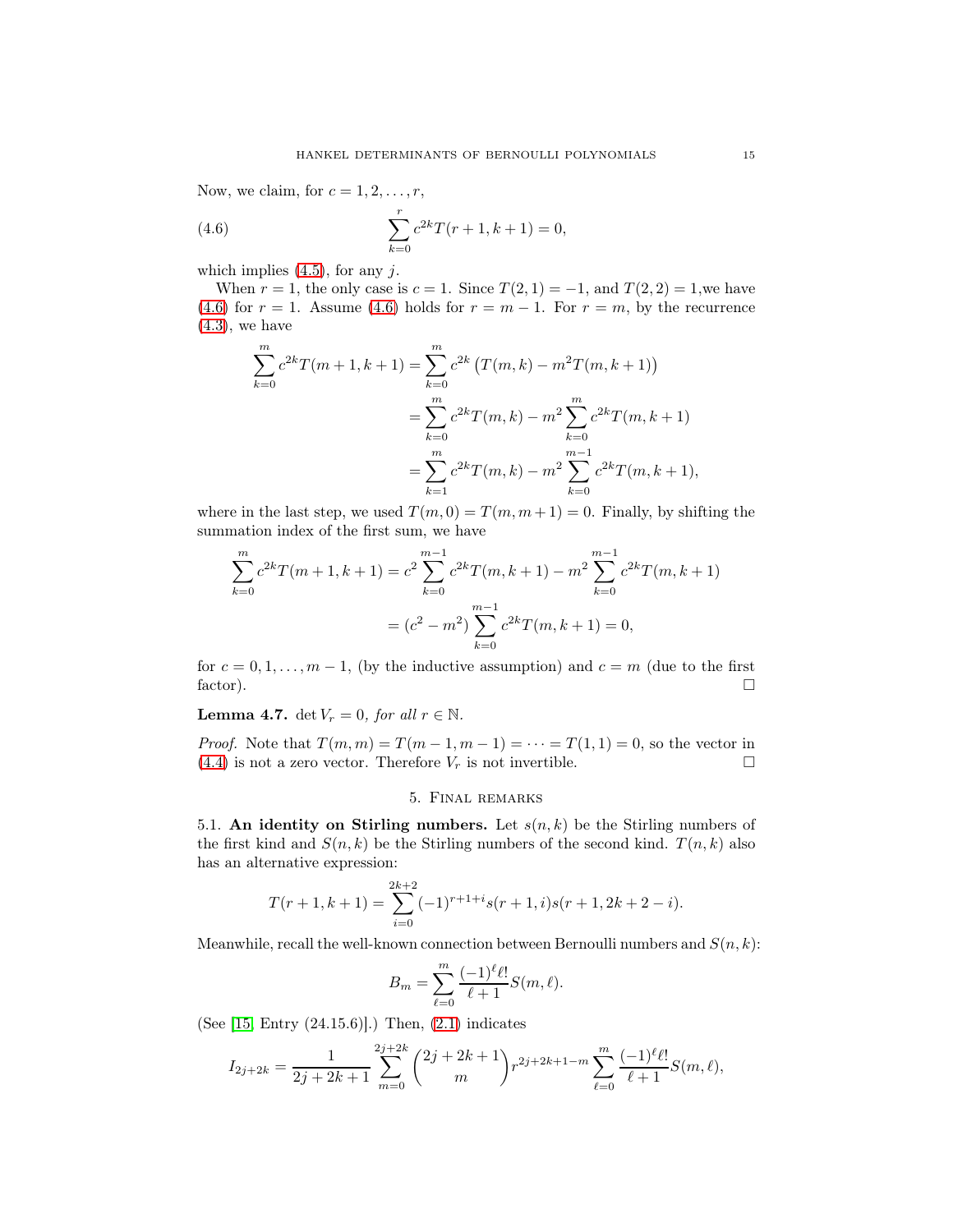where the expansion

$$
B_n(x) = \sum_{m=0}^{n} {n \choose m} x^{n-m} B_m
$$

(see  $[15, Entry (24.2.5)]$ ) is also applied. Therefore,  $(4.5)$  yields the following identity of Stirling numbers.

<span id="page-15-0"></span>Corollary 5.1. For any  $r \in \mathbb{N}$  and  $j = 0, 1, \ldots, r$ , we have

$$
\sum_{k=0}^{r} \frac{1}{2j+2k+1} \left( \sum_{m=0}^{2j+2k} {2j+2k+1 \choose m} \left( (r+1)^{2j+2k+1-m} - 1 \right) \sum_{\ell=0}^{m} \frac{(-1)^{\ell} \ell!}{\ell+1} S(m,\ell) \times \sum_{i=0}^{2k+2} (-1)^{r+1+i} s(r+1,i) s(r+1,2k+2-i) \right) = 0.
$$

5.2. Continued fraction approach in general. It is natural to consider the continued fraction to the generating function of  $B_{2k+5}(\frac{x+1}{2})/(2k+5)$ :

$$
H(z) = \sum_{n=0}^{\infty} \frac{B_{2n+5}\left(\frac{1+x}{2}\right)}{2n+5} z^{2n} = \frac{G(z) - B_3\left(\frac{1+x}{2}\right)}{z^2} = \frac{G(z) - \frac{x^3 - x}{24}}{z^2}
$$

Then,

$$
\frac{z^2H(z)}{\frac{x^3-x}{24}} = \frac{G(z)}{\frac{x^3-x}{24}} - 1.
$$

In the proof of [\(1.5\)](#page-1-5), we actually have shown that

$$
\frac{G(z)}{\frac{x^3 - x}{24}} = \frac{1}{1 - (\alpha_1 + \alpha_2)z^2 - \frac{\alpha_2 \alpha_3 z^4}{1 - (\alpha_3 + \alpha_4)z^2 - \frac{\alpha_4 \alpha_5 z^4}{1 - \ddots}}}
$$

We then define another sequence  $(\beta_n)_{n\geq 1}$  by  $\beta_1 = \alpha_1 + \alpha_2$ , and for  $m \geq 1$ ,

(5.1) 
$$
\beta_{2m-1}\beta_{2m} = \alpha_{2m}\alpha_{2m+1},
$$

(5.2) 
$$
\beta_{2m} + \beta_{2m+1} = \alpha_{2m+1} + \alpha_{2m+2}.
$$

This not only allows us to recursively solve  $\beta_n$ ; but also indicate, by the inverse even contraction [\(2.17\)](#page-5-0) and the odd contraction [\(2.18\)](#page-5-2), that

$$
\frac{G(z)}{\frac{x^3 - x}{24}} = \frac{1}{1 - \frac{\beta_1 z^2}{1 - \frac{\beta_2 z^2}{1 - \beta_2 z^2}}} = 1 + \frac{\beta_1 z^2}{1 - (\beta_1 + \beta_2)z^2 - \frac{\beta_2 \beta_3 z^4}{1 - (\beta_3 + \beta_4)z^2 - \frac{\beta_4 \beta_5 z^4}{1 - \beta_4 z^2}}},
$$

which eventually leads to

$$
H(z) = \frac{\frac{x^3 - x}{24}\beta_1}{1 - (\beta_1 + \beta_2)z^2 - \frac{\beta_2\beta_3z^4}{1 - (\beta_3 + \beta_4)z^2 - \frac{\beta_4\beta_5z^4}{1 - \beta_5}}}
$$

Note that

$$
\frac{x^3 - x}{24}\beta_1 = \frac{x^3 - x}{24} \left(\frac{x^2 - 1}{12} + \frac{x^2 - 4}{15}\right) = \frac{(3x^2 - 7)x(x^2 - 1)}{480} = \frac{B_5\left(\frac{x+1}{2}\right)}{5}.
$$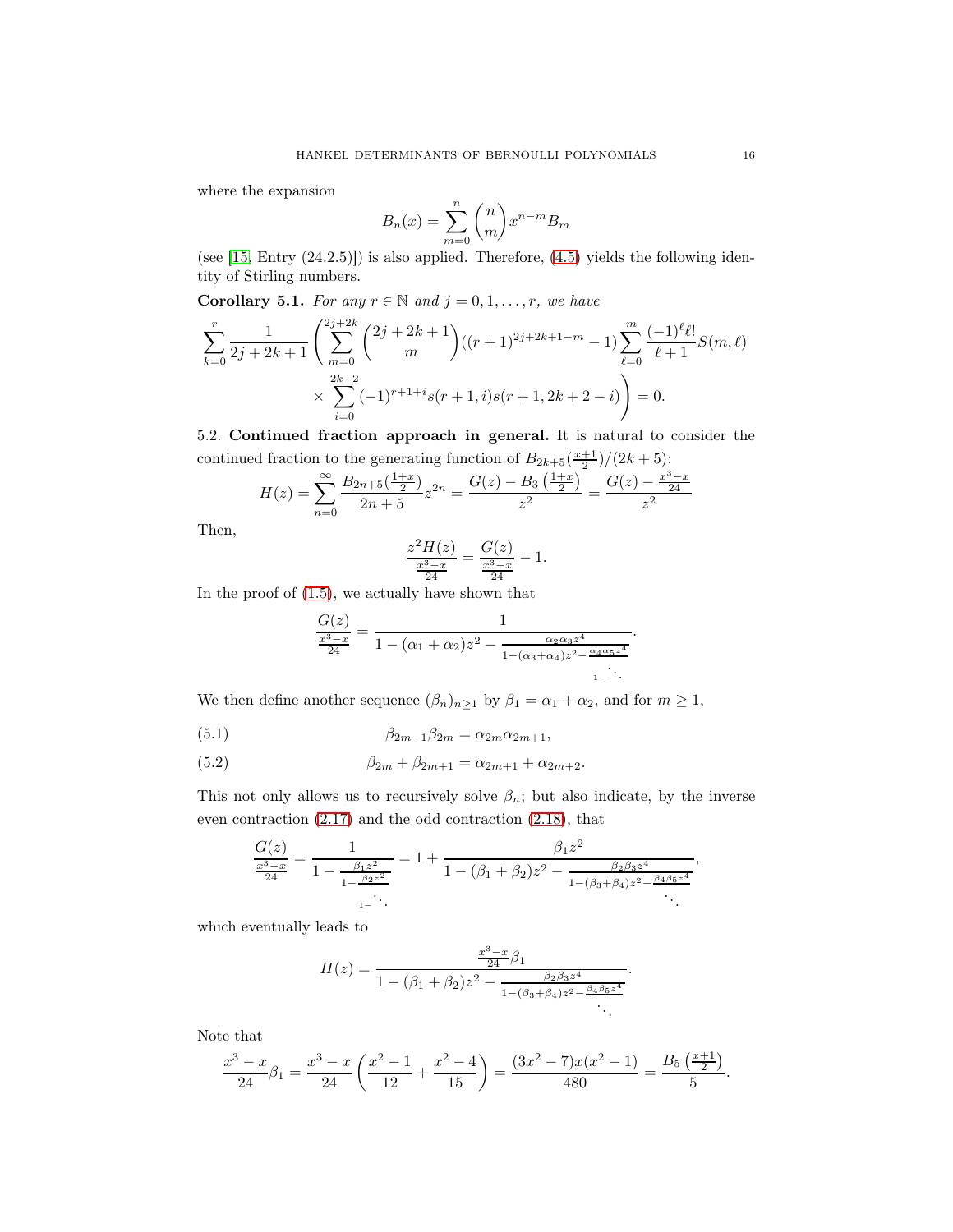Hence,

$$
H_n\left(\frac{B_{2k+5}\left(\frac{x+1}{2}\right)}{2k+1}\right) = \left(\frac{(3x^2-7)x(x^2-1)}{480}\right)^{n+1} \prod_{\ell=1}^n \left(\beta_{2\ell}\beta_{2\ell+1}\right)^{n+1-\ell}.
$$

In fact, it is not hard to see  $D_n^{(1)} = \prod_{\ell=0}^n \beta_{2\ell+1}$ .

5.3. Further results. We list some nice partial results with  $x = 2r + 1$  that can be easily calculated from the results above.

• 
$$
\alpha_{2r+1} = 0
$$
, which implies  $\tau_r^{(1)} = 0$ .  
\n•  $D_{r-1}^{(1)} = r!^2$  and  $D_r^{(1)} = -\frac{(r+1)!^2}{4r+5}$ .  
\n•  $\beta_{2r} = 0$  and  $\beta_{2r+1} = -\frac{(r+1)^2}{4r+5}$ .  
\n•  
\n
$$
\frac{H_r\left(\frac{B_{2k+1}(r+1)}{2k+1}\right)}{H_{r-1}\left(\frac{B_{2k+5}(r+1)}{2k+5}\right)} = 2
$$
 and 
$$
\frac{H_{r-1}\left(\frac{B_{2k+5}(r+1)}{2k+5}\right)}{H_{r-1}\left(\frac{B_{2k+3}(r+1)}{2k+3}\right)} = (r!)^2.
$$

#### acknowledgment

We would like to thank Dr. Christian Krattenthaler for providing the expressions of [\(1.2\)](#page-1-2) and [\(1.3\)](#page-1-3), right after we uploaded the first version of this paper on arXiv. Also, we thank Dr. Dongmian Zou for his general idea on considering the eigenvector with respect to 0, as the key in the proof of Lem. [4.6,](#page-13-4) which eventually leads to Corol. [5.1.](#page-15-0)

#### **REFERENCES**

- <span id="page-16-7"></span>[1] W. A. Al-Salam and L. Carlitz, Some determinants of Bernoulli, Euler and related numbers, Portugal. Math. 18 (1959), 91–99.
- <span id="page-16-12"></span><span id="page-16-8"></span>[2] B. C. Berndt, Ramanujan's Notebooks, Part II. Springer-Verlag, New York 1989.
- <span id="page-16-10"></span>[3] T. S. Chihara, An Introduction to Orthogonal Polynomials, Gordon and Breach, 1978.
- [4] A. Cuyt, V. B. Petersen, B. Verdonk, H. Waadeland, and W. B. Jones, Handbook of Continued Fractions for Special Functions. Springer, New York, 2008.
- <span id="page-16-0"></span>[5] W. Dai, X. Tong, and T. Tong, Optimal-k sequence for difference-based methods in nonparametric regression, in preparation.
- <span id="page-16-1"></span>[6] H. Dettet, A. Munk and T. Wagner, Estimating the variance in nonparametric regressionwhat is a reasonable choice? J. R. Statist. Soc. B  $60$  (1998) 60, 751-764.
- <span id="page-16-4"></span>[7] K. Dilcher and L. Jiu, Orthogonal polynomials and Hankel determinants for certain Bernoulli and Euler polynomials, J. Math. Anal. Appl. 497 (2021), Article 124855.
- <span id="page-16-5"></span>[8] K. Dilcher and L. Jiu, Hankel determinants of sequences related to Bernoulli and Euler polynomials. To Appear in Int. J. Number Theory, Preprint, 2020, [arXiv:2105.01880.](http://arxiv.org/abs/2105.01880)
- <span id="page-16-6"></span>[9] K. Dilcher and L. Jiu, Hankel Determinants of shifted sequences of Bernoulli and Euler numbers, Preprint, 2021, [arXiv:2007.09821](http://arxiv.org/abs/2007.09821)
- <span id="page-16-11"></span>[10] A Erdélyi, W. Magnus, F. Oberhettinger, and F. G. Tricomi, Higher Transcendental Functions, Vol. I. Based, in part, on notes left by Harry Bateman. McGraw-Hill, 1953.
- <span id="page-16-2"></span>[11] M. Fulmek and C. Krattenthaler, The number of rhombus tilings of a symmetric hexagon which contain a fixed rhombus on the symmetry axis, II, Ann. Combin. 2 (1998), 19-40.
- <span id="page-16-3"></span>[12] M. Fulmek and C. Krattenthaler, The number of rhombus tilings of a symmetric hexagon which contain a fixed rhombus on the symmetry axis, II, European J. Combin. 21 (2000), 601–640.
- <span id="page-16-9"></span>[13] G.-N. Han, Jacobi continued fraction and Hankel determinants of the Thue-Morse sequence, Quaest. Math. 39 (2016), 895–909.